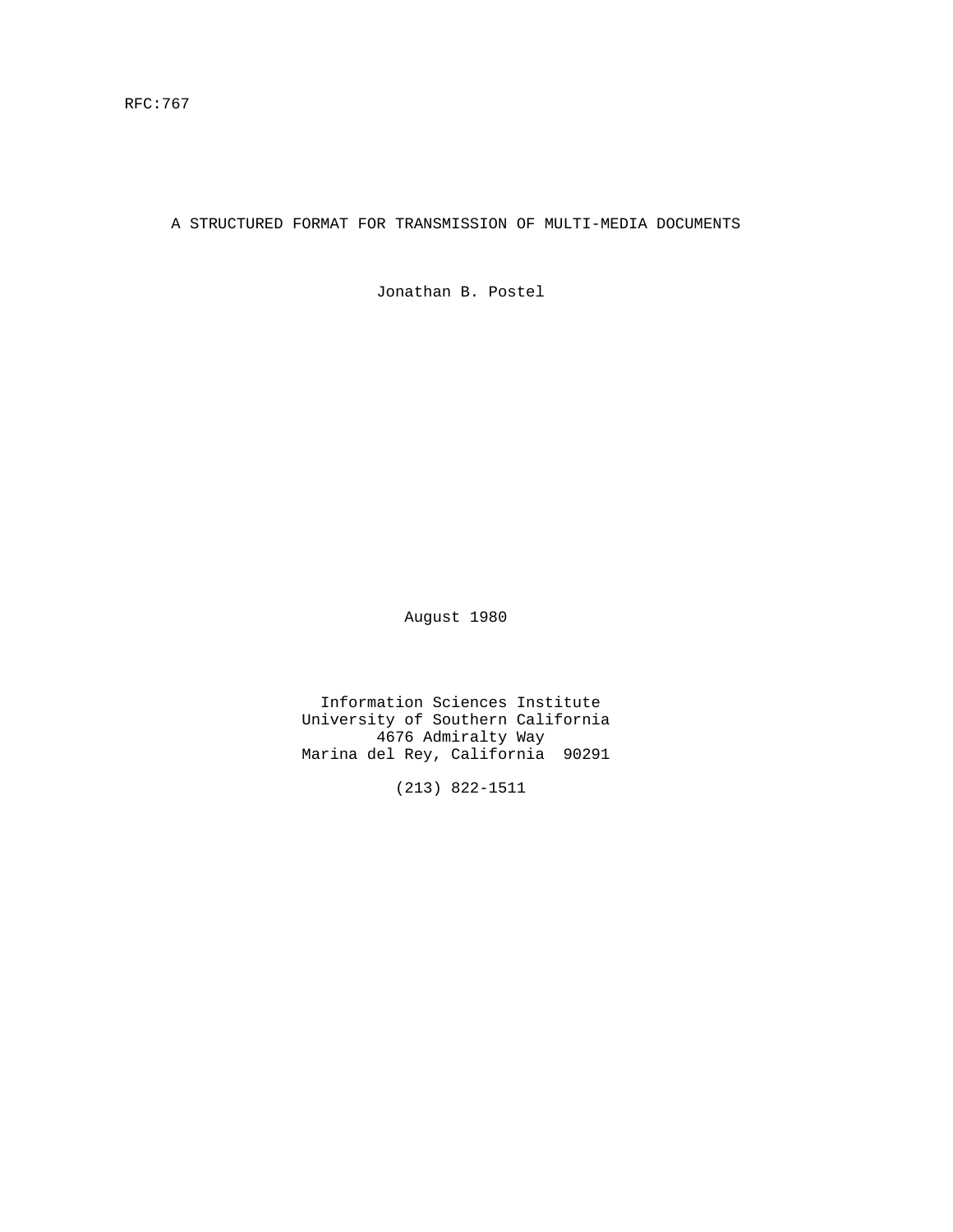< INC-PROJECT, MMMSFS.NLS.21, >, 5-Sep-80 20:19 JBP ;;;;

Postel and the contract of the contract of the contract of the contract of the contract of the contract of the contract of the contract of the contract of the contract of the contract of the contract of the contract of the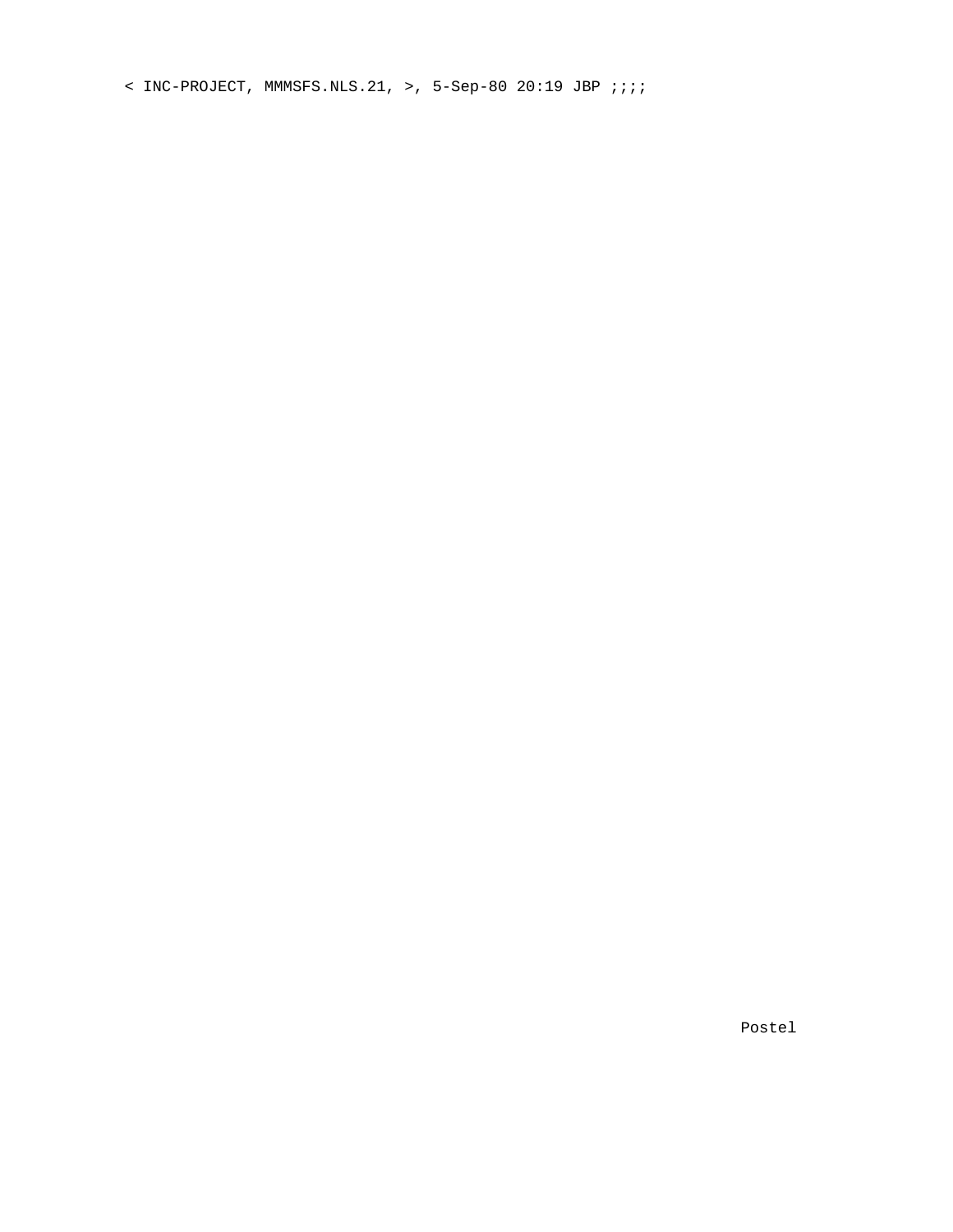# TABLE OF CONTENTS

| $1$ .                                                                                                          |                          |
|----------------------------------------------------------------------------------------------------------------|--------------------------|
| 1.1.<br>1.2.<br>1.3.<br>1.4.<br>1.5.                                                                           |                          |
| 2.                                                                                                             |                          |
| 2.1.<br>2.2.<br>2.3.<br>2.3.1.<br>2.3.2.<br>2.3.3.<br>2.3.4.<br>2.3.5.<br>2.3.6.<br>2.3.7.<br>2.3.8.<br>2.3.9. | 13<br>22<br>TEXT         |
| 3.                                                                                                             |                          |
|                                                                                                                | Example 1:<br>Example 2: |
|                                                                                                                |                          |

Postel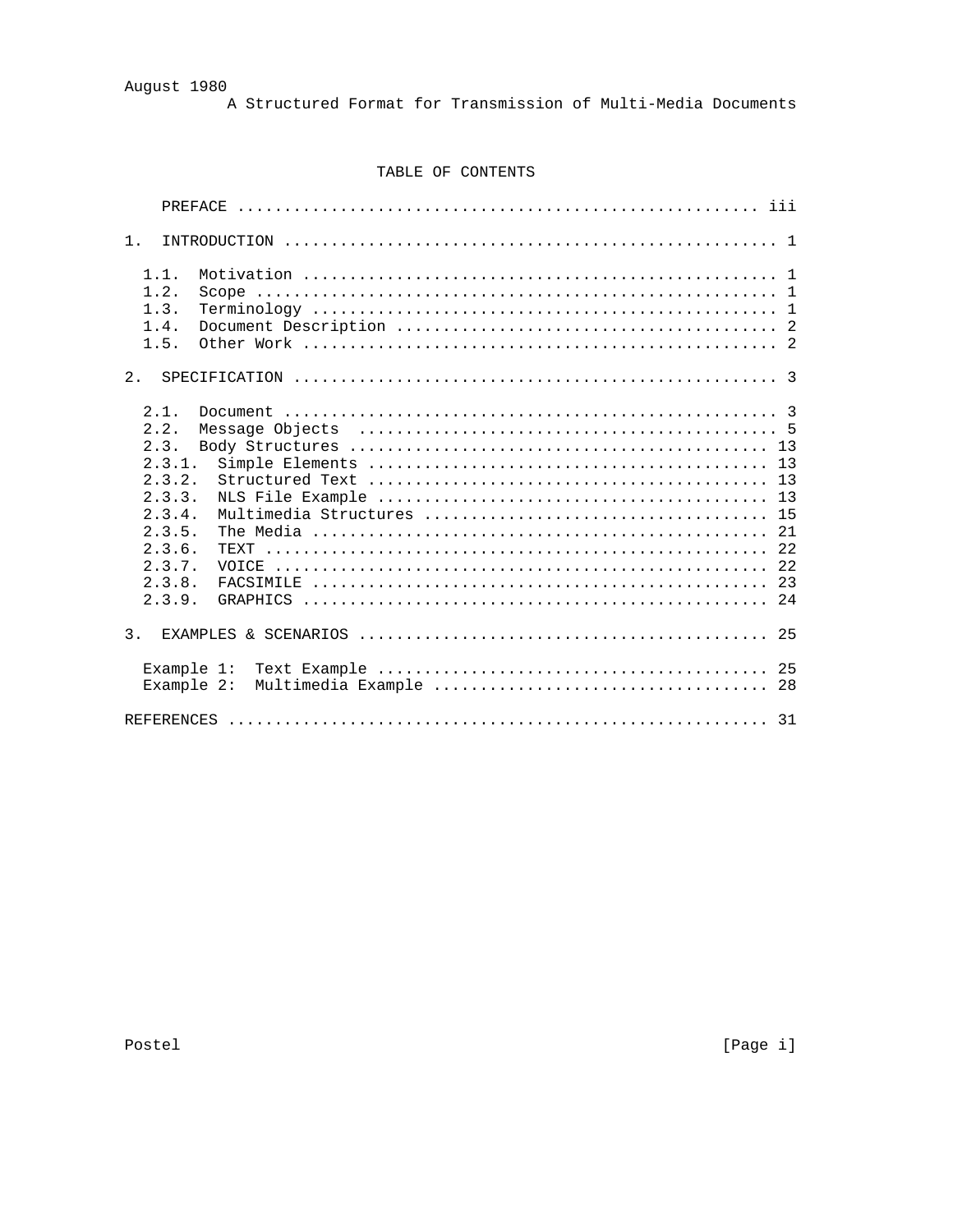[Page ii] Postel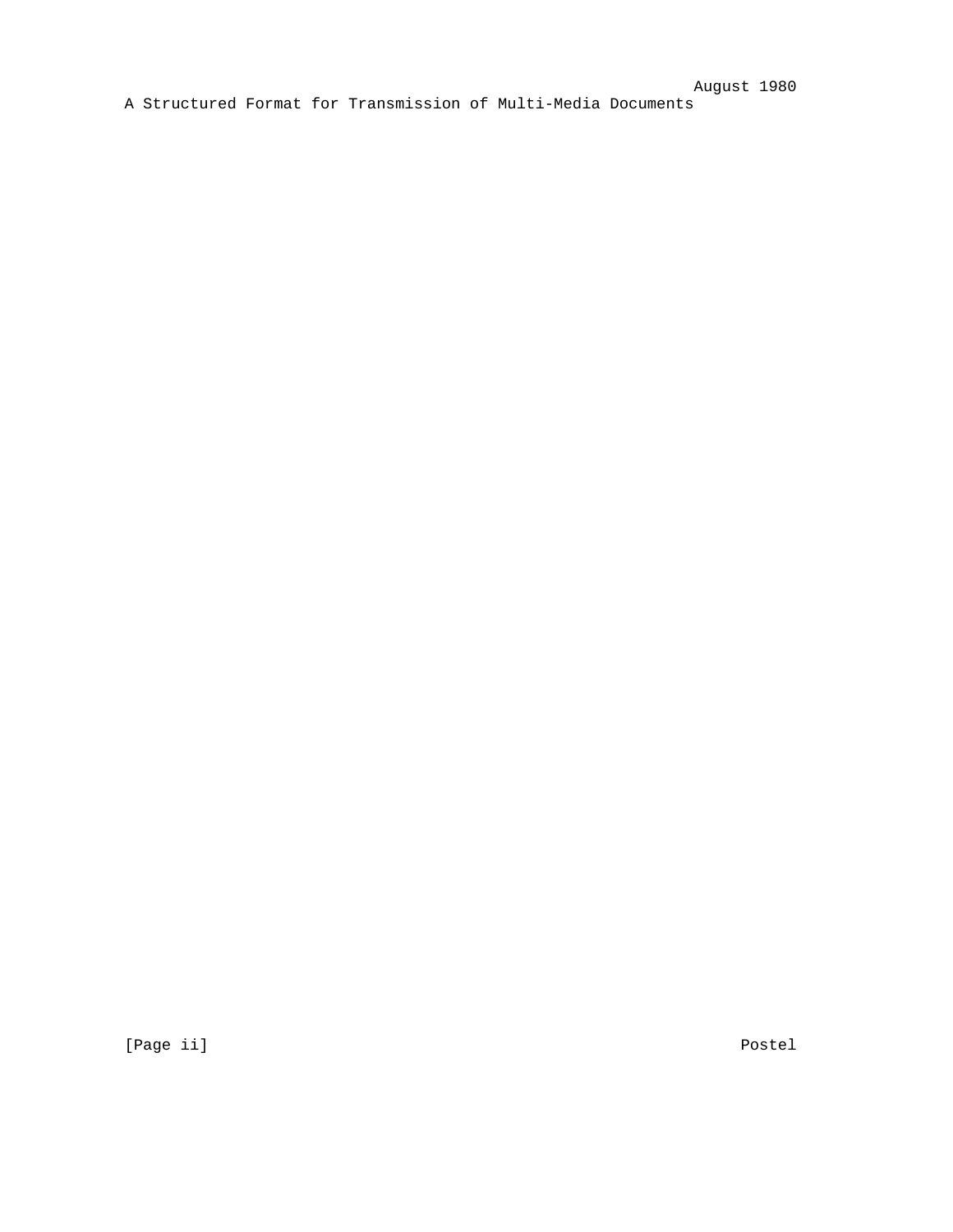## PREFACE

This is the first edition of this format specification and should be treated as a request for comments, advice, and suggestions. A great deal of prior work has been done on computer aided message systems and some of this is listed in the reference section. This specification was shaped by many discussions with members of the ARPA research community, and others interested in the development of computer aided message systems. This document was prepared as part of the ARPA sponsored Internetwork Concepts Research Project at ISI.

Jon Postel

Postel [Page iii]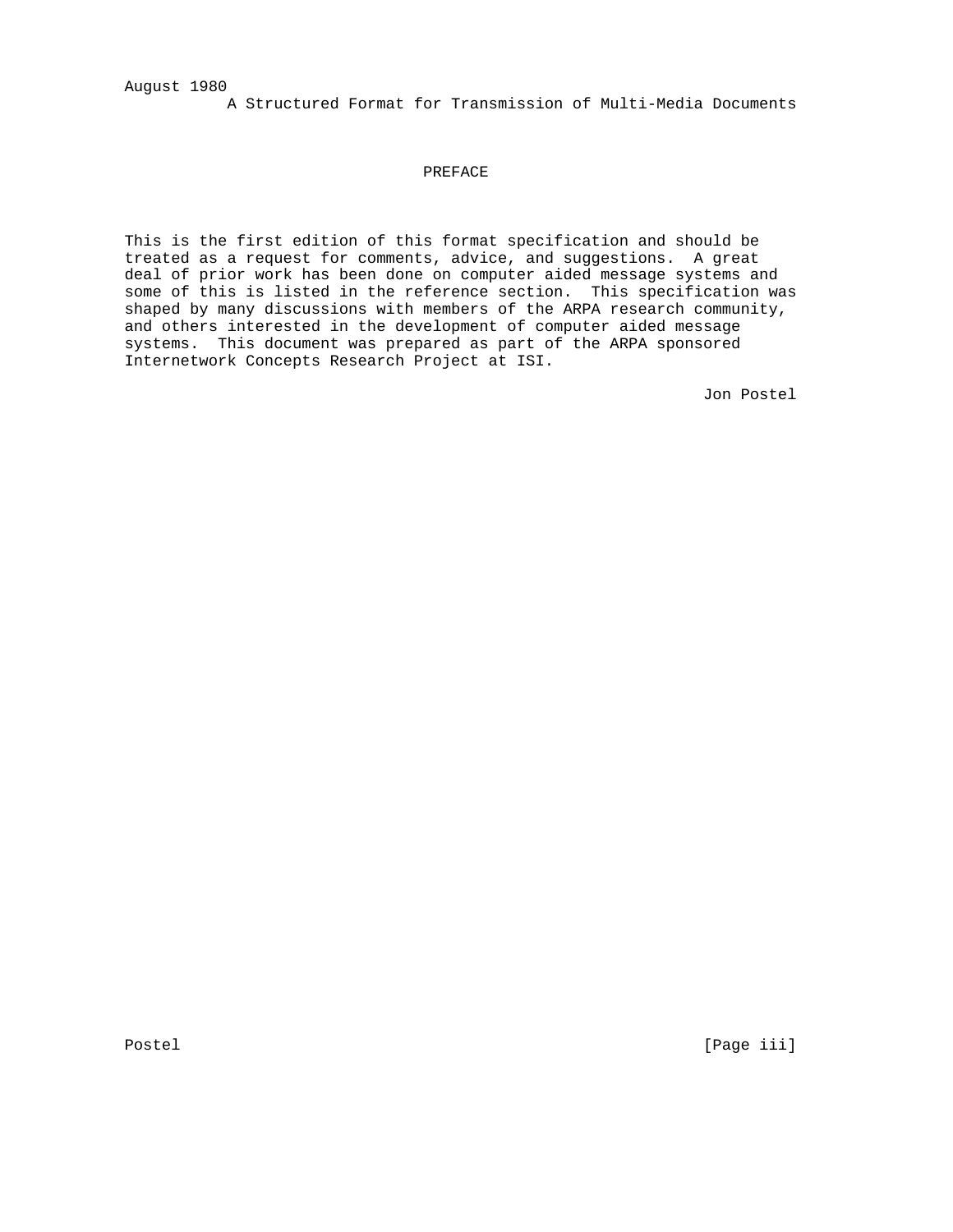Postel [Page iv]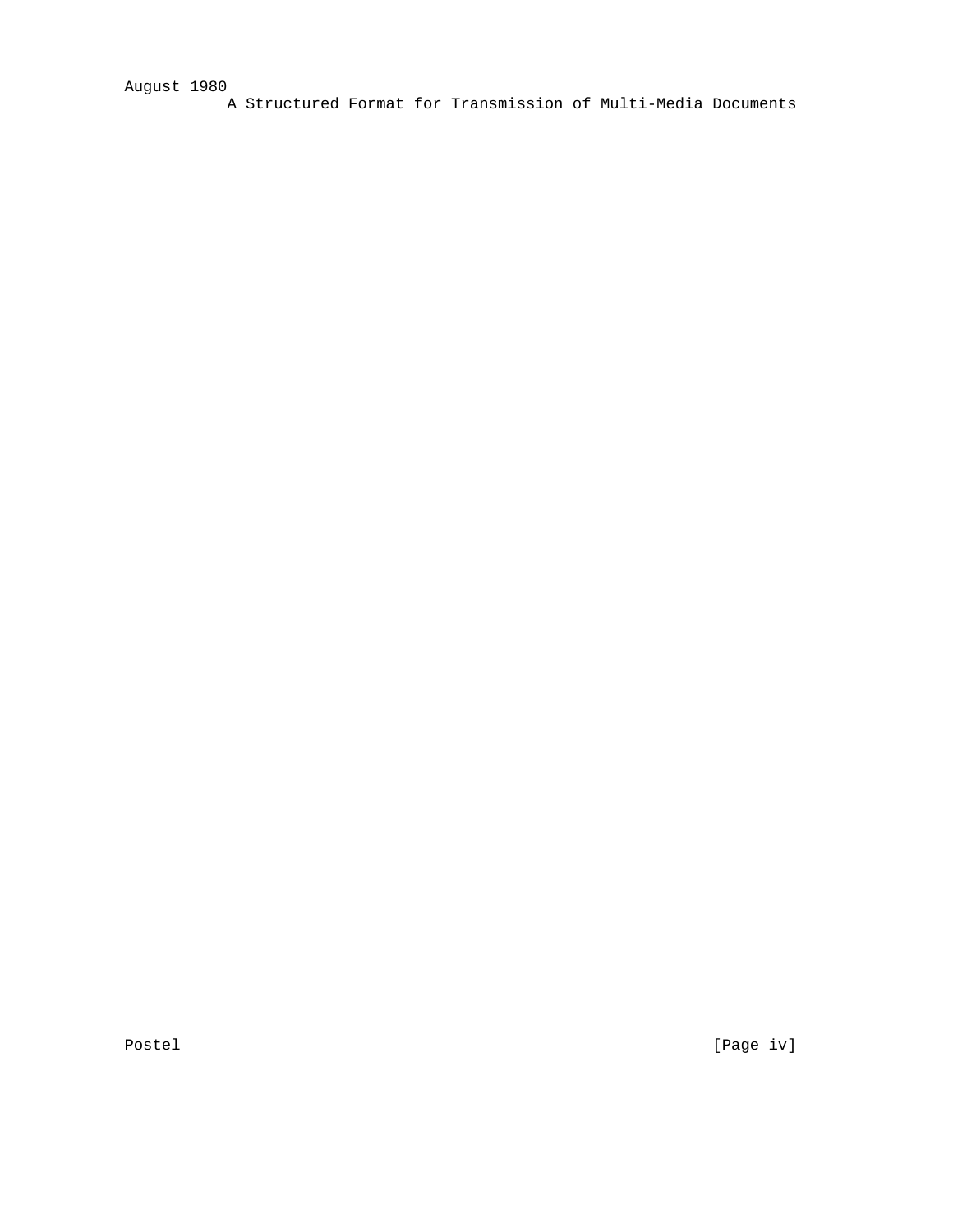# A STRUCTURED FORMAT FOR TRANSMISSION OF MULTI-MEDIA DOCUMENTS

## 1. INTRODUCTION

This document describes a format for transmitting structured data representations of multimedia documents. This format is intended to be used with the Internet Message Protocol in an internetwork message delivery system. That system is designed to transmit messages between processes in host computers called Message Processing Modules (MPMs). MPMs are located in several networks and together constitute an internetwork message delivery system. The Internet Message Protocol defines a message as being composed of an Identification, a Command, and a Document. This report is intended to define the format of such Documents. The reader is assumed to be familiar with the Internet Message Protocol [1].

## 1.1. Motivation

 Computer applications are being implemented which interact with users in a variety of media (text, graphics, facsimile, speech). As computer devices become available to process multimedia information it becomes desirable to use computers to exchange multimedia information between programs and users via various mechanisms including computer mail.

## 1.2. Scope

 This format is intended to be used for the transmission of multimedia documents in the internetwork message delivery system, but it is thought that it has a wider applicability.

## 1.3. Terminology

 The messages are routed by a process called the Message Processing Module or MPM. Messages are created and consumed by User Interface Programs (UIPs) in conjunction with users.

 The basic unit transferred between MPMs is called a message. A message is made up of a transaction identifier (which uniquely identifies the message), a command (which contains the necessary information for delivery), and document. The document is a data structure.

For a personal letter the document body corresponds to the contents of

Postel [Page 1] [Page 1]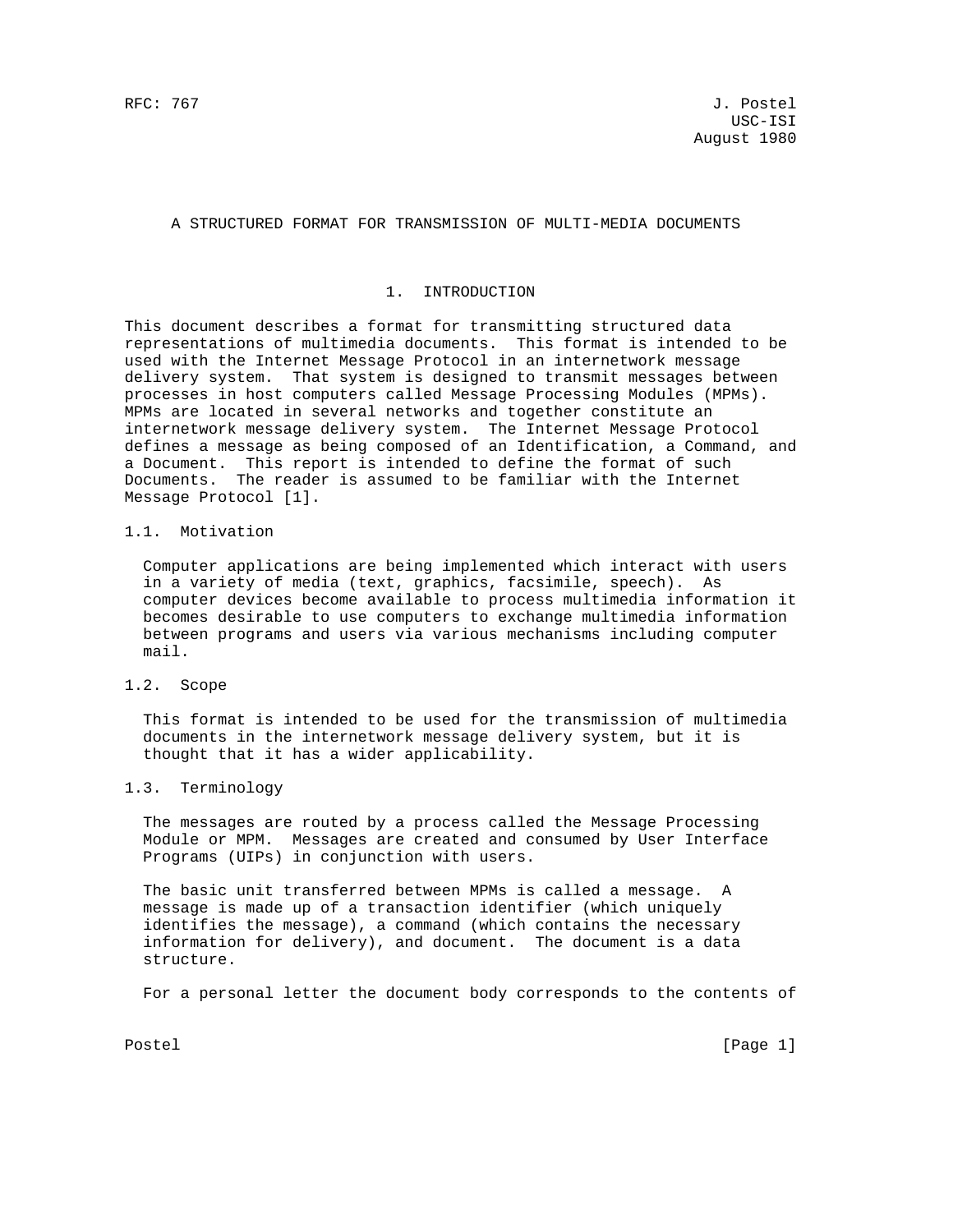August 1980 A Structured Format for Transmission of Multi-Media Documents Introduction

 the letter; the document header corresponds to the date line, greeting, and signature.

For an inter-office memo the document body corresponds to the text; the document header corresponds to the header of the memo.

 The commands correspond to the information used by the Post Office or the mail room to route the letter or memo. Some of the information in the command is supplied by the UIP.

1.4. Document Description

 The document is composed of fields. Each field will carry an identifying name. Typical fields are DATE, TO, SUBJECT, and BODY. Most of the fields will be very simple, some will be complex. The body field may be quite complex. For example, the DATE is a very constrained character string specifying the date and time in ISO format. A more complex example is the TO field which is a list of mailboxes, where a mailbox is itself a property list of address information items. The BODY may be simply a character string, or a very structured collection of data representing information in different media.

 The BODY may be structured to indicate a controlled presentation of multimedia information. There is provision for the inclusion of text, graphics, facsimile, and voice information in the body of documents. The presentation of information units may sequential, independent, or simultaneous.

## 1.5. Other Work

 This protocol the benefited from the earlier work on message protocols in the ARPA Network [2,3,4,5,6], and the ideas of others about the design of computer message systems [7,8,9,10,11,12,13,14,15,16,17,18].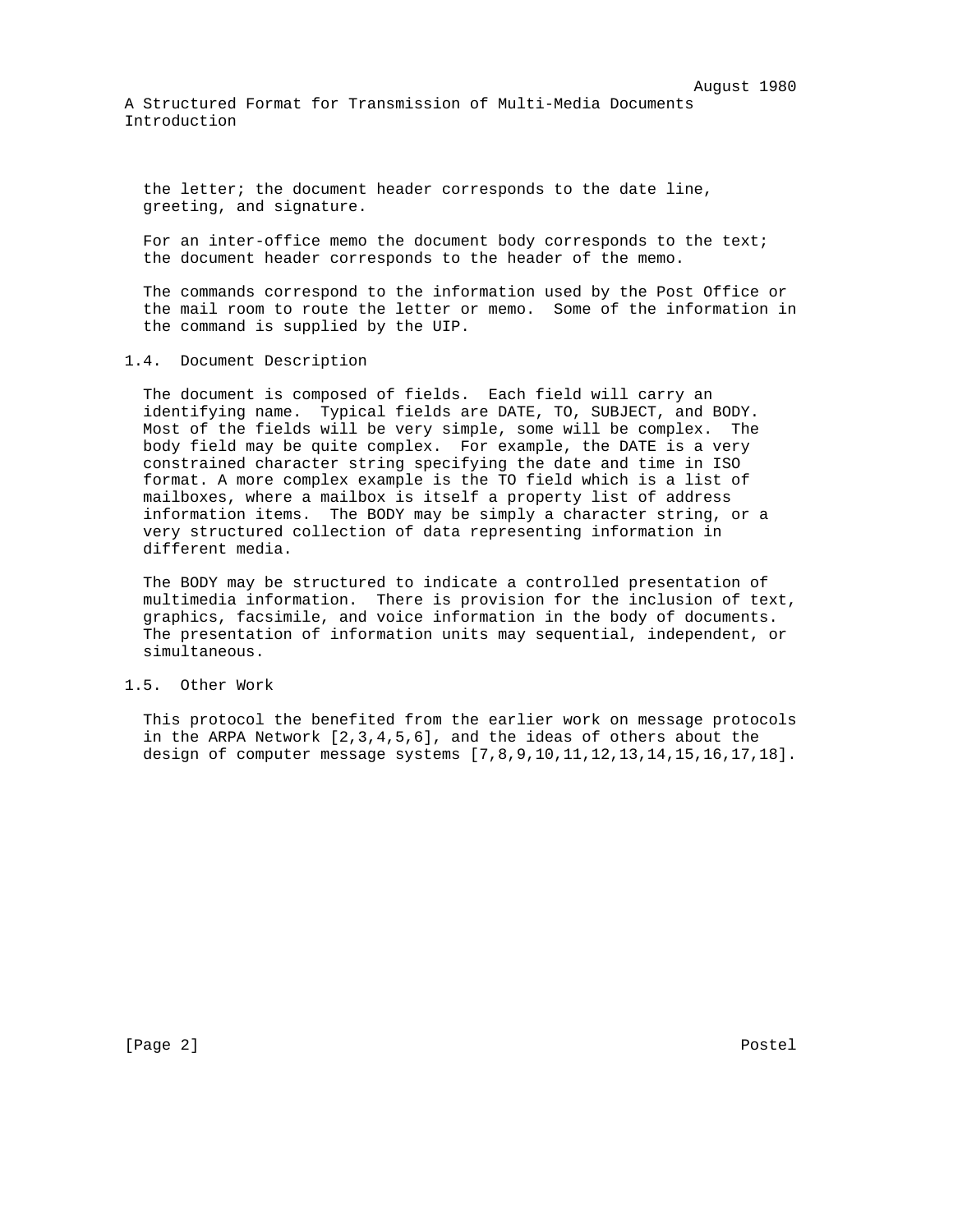### 2. SPECIFICATION

The structured format of a document is built on the basic data elements used in the Internet Message Protocol [1].

2.1. Document

The document is a property list of <name, value> pairs called fields. A few fields are specifically required and many are optional. Some of the field values are simple and a few are quite complicated. In particular the body value may be highly structured.

 Older message systems have considered the document to be divided into a header and a body, and have used keywords to indicate specific header fields (e.g., date, to, subject). Roughly speaking, this functionality is provided in this new structured format by considering the name part of the <name, value> pair to be a keyword. In addition, this new structured format eliminates the separate treatment of the body.

 It is impossible to foresee the many forms documents will take so the standard for a document header must be flexible. The approach here is to define a set of basic fields and allow addition of whatever fields are necessary. Features added in this fashion may not be understood by others.

The minimum document is a property list of the following fields:

 Name Value ---- ----- DATE date string (name) SENDER a mailbox SUBJECT subject string (text) BODY a data structure

A typical document is a property list containing the following fields:

| Name           | Value                 |
|----------------|-----------------------|
|                |                       |
| DATE           | date string (name)    |
| <b>SENDER</b>  | a mailbox             |
| FROM           | list of mailboxes     |
| TO             | list of mailboxes     |
| CC             | list of mailboxes     |
| <b>SUBJECT</b> | subject string (text) |
|                | a data structure      |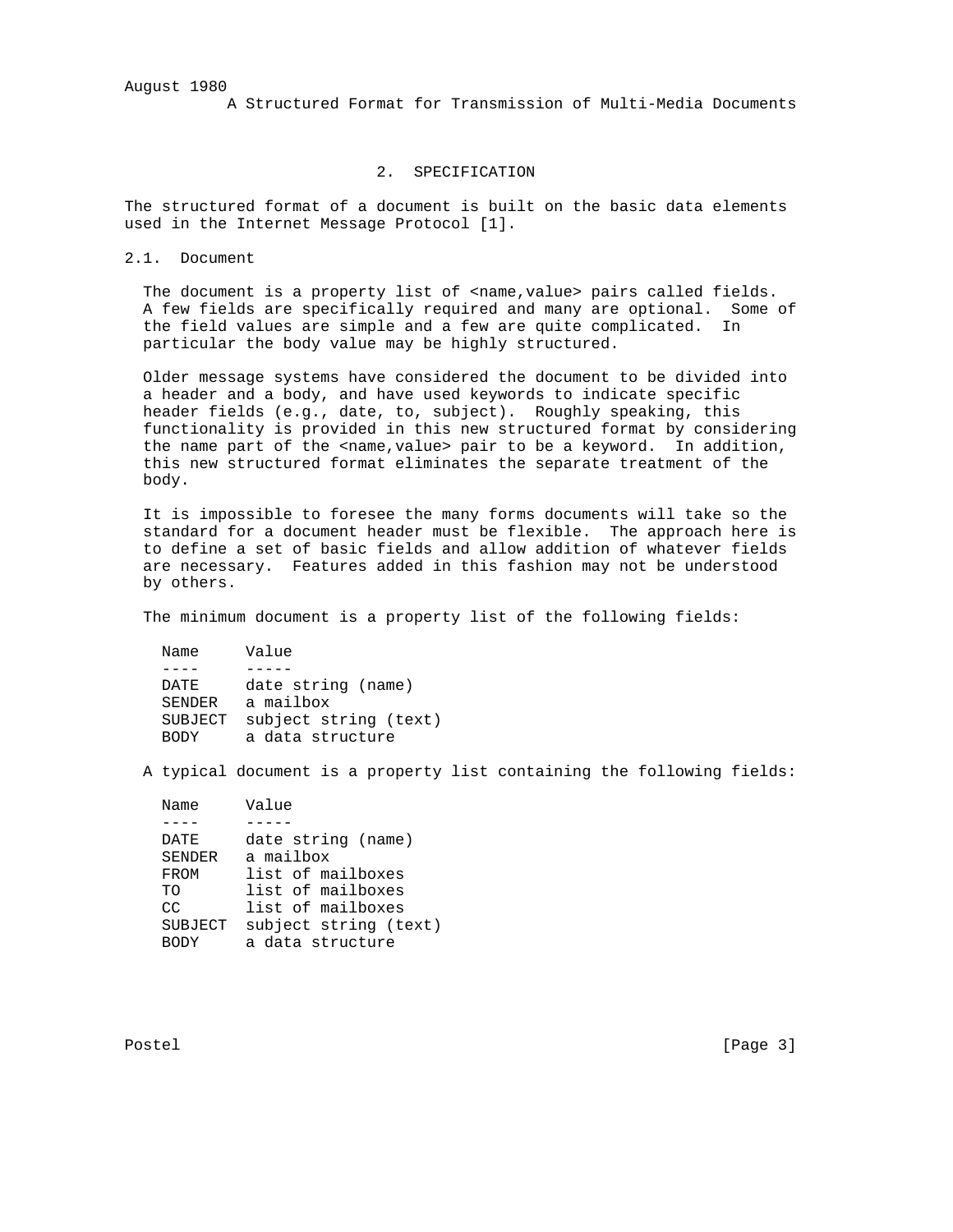An elaborate document might contain the following fields:

| Name        | Value                                         |
|-------------|-----------------------------------------------|
|             |                                               |
| DATE        | date string (name)                            |
| SENDER      | a mailbox                                     |
| FROM        | list of mailboxes                             |
| TO          | list of mailboxes                             |
| CC          | list of mailboxes                             |
| <b>BCC</b>  | list of mailboxes                             |
| REPLY-TO    | list of mailboxes                             |
| SUBJECT     | subject string (text)                         |
| COMMENTS    | comment string (text)                         |
| MESSAGE-ID  | message identifier of this message (text)     |
| IN-REPLY-TO | message identifier of previous message (text) |
| REFERENCES  | message identifiers of other messages (text)  |
| KEYWORDS    | key terms used in this message (text)         |
| <b>BODY</b> | a data structure                              |

 One of the key objects is the mailbox. It appears in the sender, from, to, cc, bcc, and reply-to fields. The mailbox is a property list of objects that combine to specify a destination recipient for a message. Most of the <name, value> pairs that make up a mailbox are identical to those used in the deliver command in the Internet Message Protocol [1]. A few additional <name, value> pairs are defined for use in a mailbox in the document context. In particular, there is a field for the real name of a person in contrast to the "user name" which identifies a computer account.

 In addition there is a field to specify a distribution group name. Such group names are used to indicate that a document is being sent to a group of recipients. This essentially presents an alternate form for a mailbox which consists of the single <name, value> pair for the group name. There is no required relationship between a group name mailbox and other mailboxes in the same list.

For example, all of the following situations are allowed:

- . a mailbox list consisting of a single mailbox specifying a particular user,
- . a mailbox list consisting of a single mailbox with a group name,
- . a mailbox list consisting of a mailbox with a group name and a mailbox specifying a particular user, with either the user in or not in the group,
- . a mailbox list consisting of a mailbox with a group name and a

[Page 4] Postel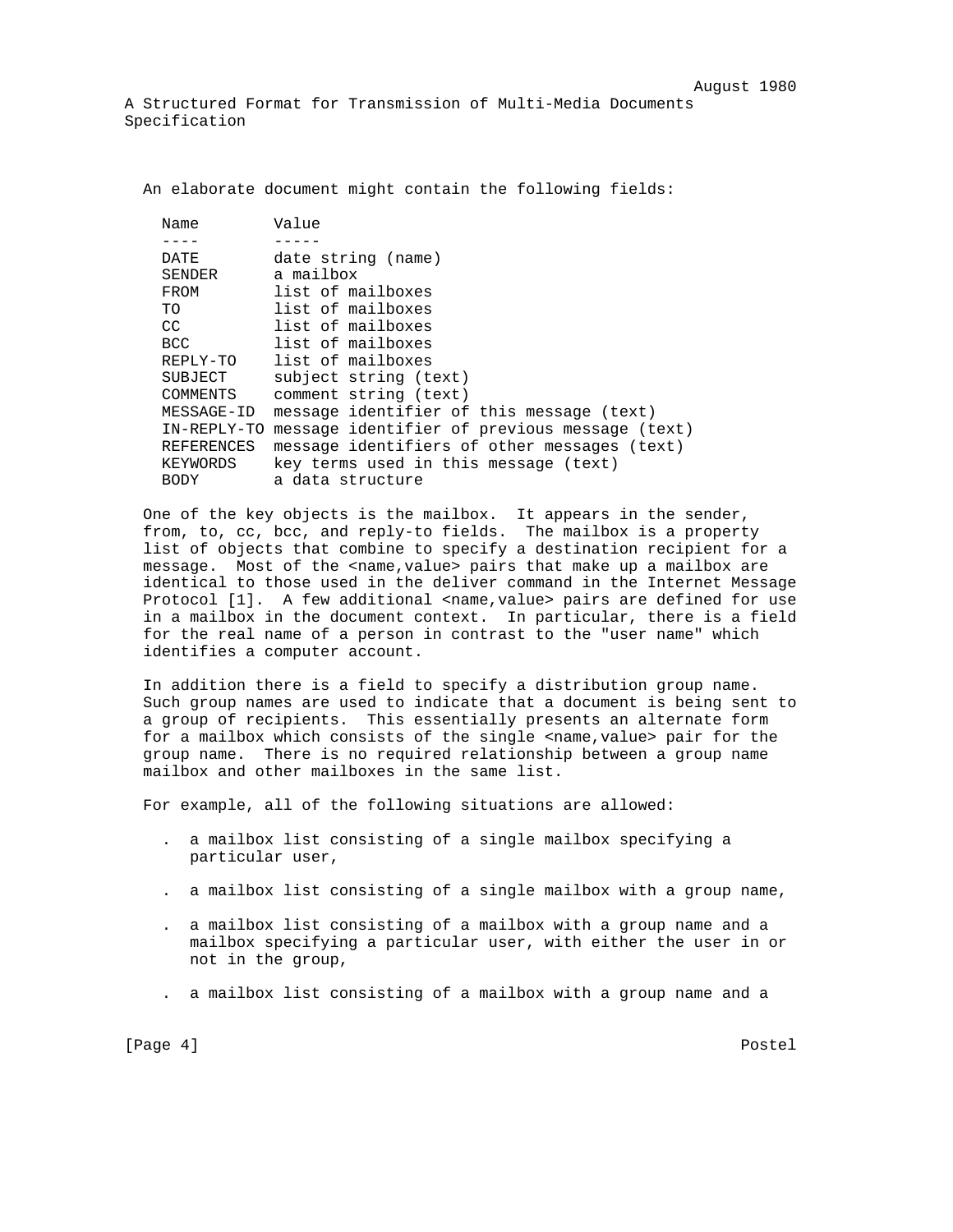several mailboxes specifying a particular users, with some users in the group and some not,

 . a mailbox list consisting of several mailboxes specifying group names and a several mailboxes specifying a particular users, with some users in the groups and some not.

### 2.2. Message Objects

 In the documents of messages, we use a set of objects such as mailbox or date. These objects are encoded in basic data elements. Some objects are simple things like integers or character strings, other objects are more complex things like lists or property lists. The following is a list of the objects used in messages. The object descriptions are in alphabetical order.

Account

The account information. Represented by a name element.

Address

 Address is intended to contain the minimum information necessary to identify a user, and no more (compare with mailbox).

 An address is a property list which contains the following <name,value> pairs:

| name   | description  |
|--------|--------------|
|        |              |
| NET.   | network name |
| HOST   | host name    |
| IISER. | user name    |

or:

| name        | description    |
|-------------|----------------|
|             |                |
| <b>MPM</b>  | mpm-identifier |
| <b>USER</b> | user name      |

### Answer

 A yes (true) or no (false) answer to a question. Represented by a boolean element.

Postel [Page 5]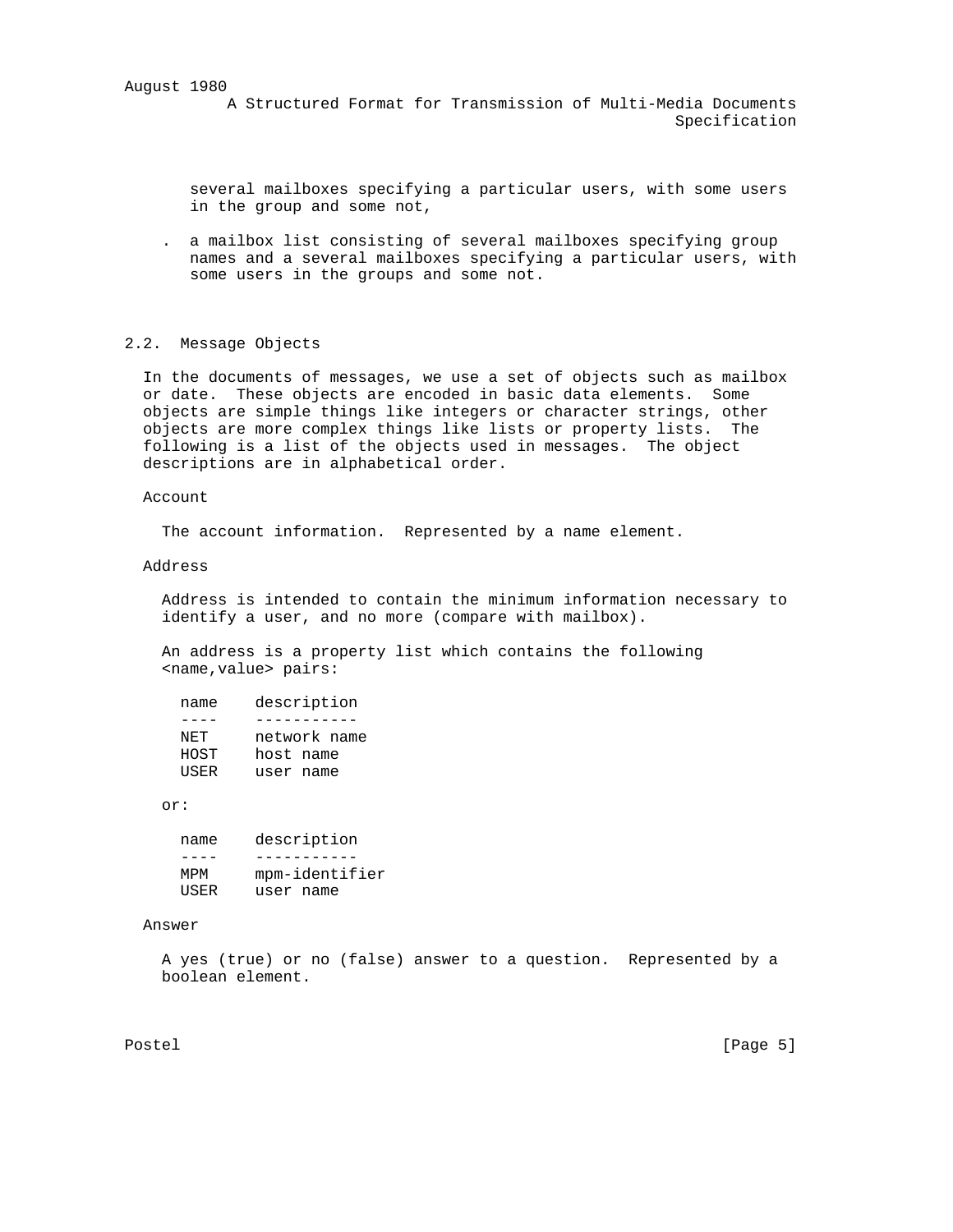# BCC

 A list of mailboxes. The addresses of those who receive "blind carbon copies" of the message.

Body

 A data structure. This may be as simple as a character string (represented by a name or text element), or complex structure of lists. It may be encrypted in part or in whole. Section 3.3 describes some possible structured bodies.

### C

A character. Represented by a name element.

### CC

 A list of mailboxes. When copies of a message are sent to others in addition to the addresses in the To object, those to whom the copies are sent will have their addresses recorded here.

## City

A city. Represented by a name element.

## Comments

A comment string. Represented by a text element.

## Count

A count of items of some sort. Represented by a integer element.

#### Country

A country. Represented by a name element.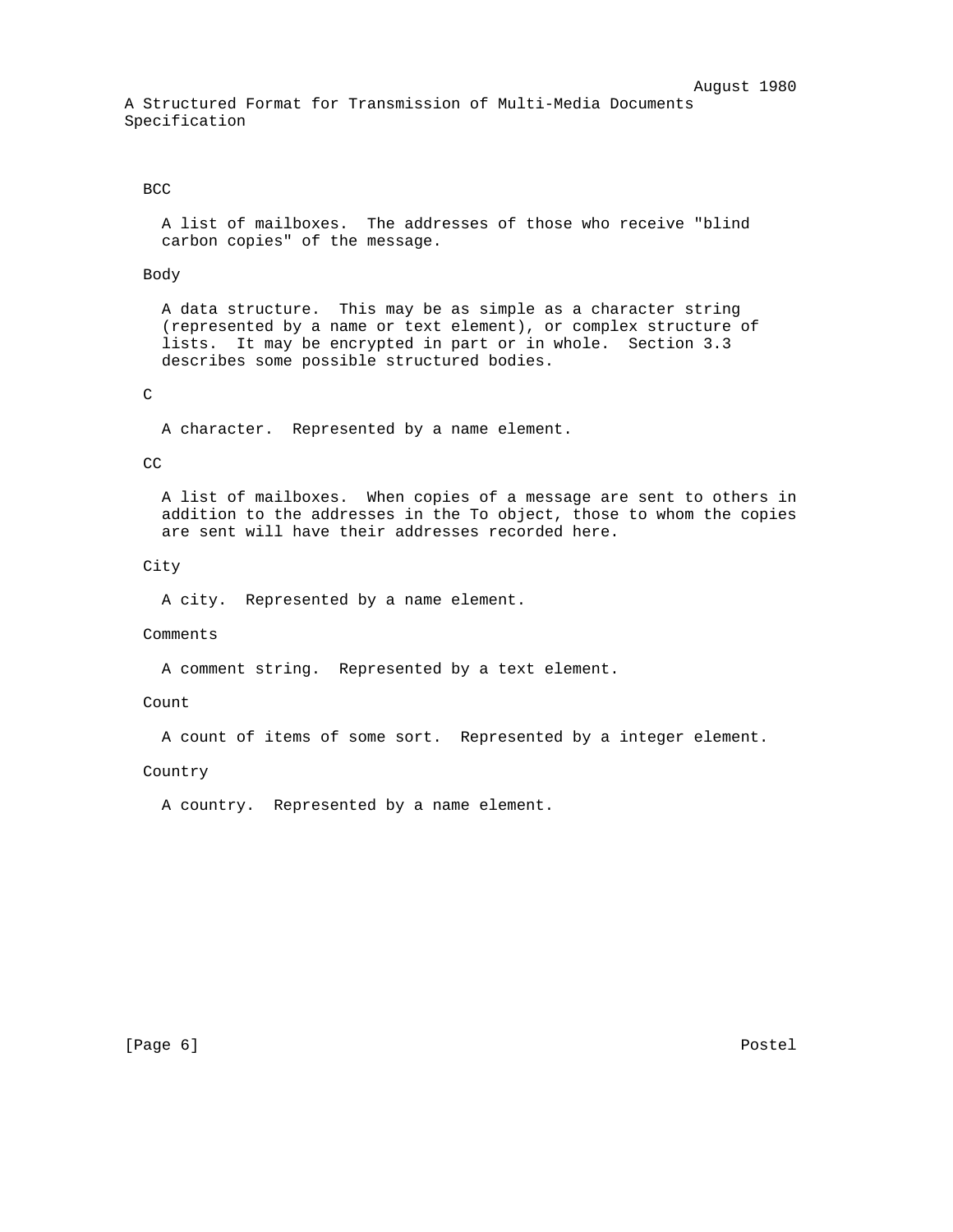## Date

 The date and time are represented according to the International Standards Organization (ISO) recommendations [19,20,21]. Taken together the ISO recommendations 2014, 3307, and 4031 result in the following representation of the date and time:

yyyy-mm-dd-hh:mm:ss,fff+hh:mm

 Where yyyy is the four-digit year, mm is the two-digit month, dd is the two-digit day, hh is the two-digit hour in 24 hour time, mm is the two-digit minute, ss is the two-digit second, and fff is the decimal fraction of the second. To this basic date and time is appended the offset from Greenwich as plus or minus hh hours and mm minutes.

 The time is local time and the offset is the difference between local time and Coordinated Universal Time (UTC). To convert from local time to UTC algebraically subtract the offset from the local time.

| For example, when the time in |                                 |
|-------------------------------|---------------------------------|
|                               | Los Angeles is $14:25:00-08:00$ |
| the UTC is                    | 22:25:00                        |
|                               |                                 |
| or when the time in           |                                 |
| Paris is                      | $11:43:00+01:00$                |
| the UTC is                    | 10:43:00                        |

## Device

A device name. Represented by a name element.

#### Document

A property list of fields.

Distribution Group

 An distribution group is a property list which contains the following <name, value> pair:

 name description ---- -----------

GROUP document distribution group name

 This construct is used so that a distribution group will be a special case of a mailbox.

Postel [Page 7]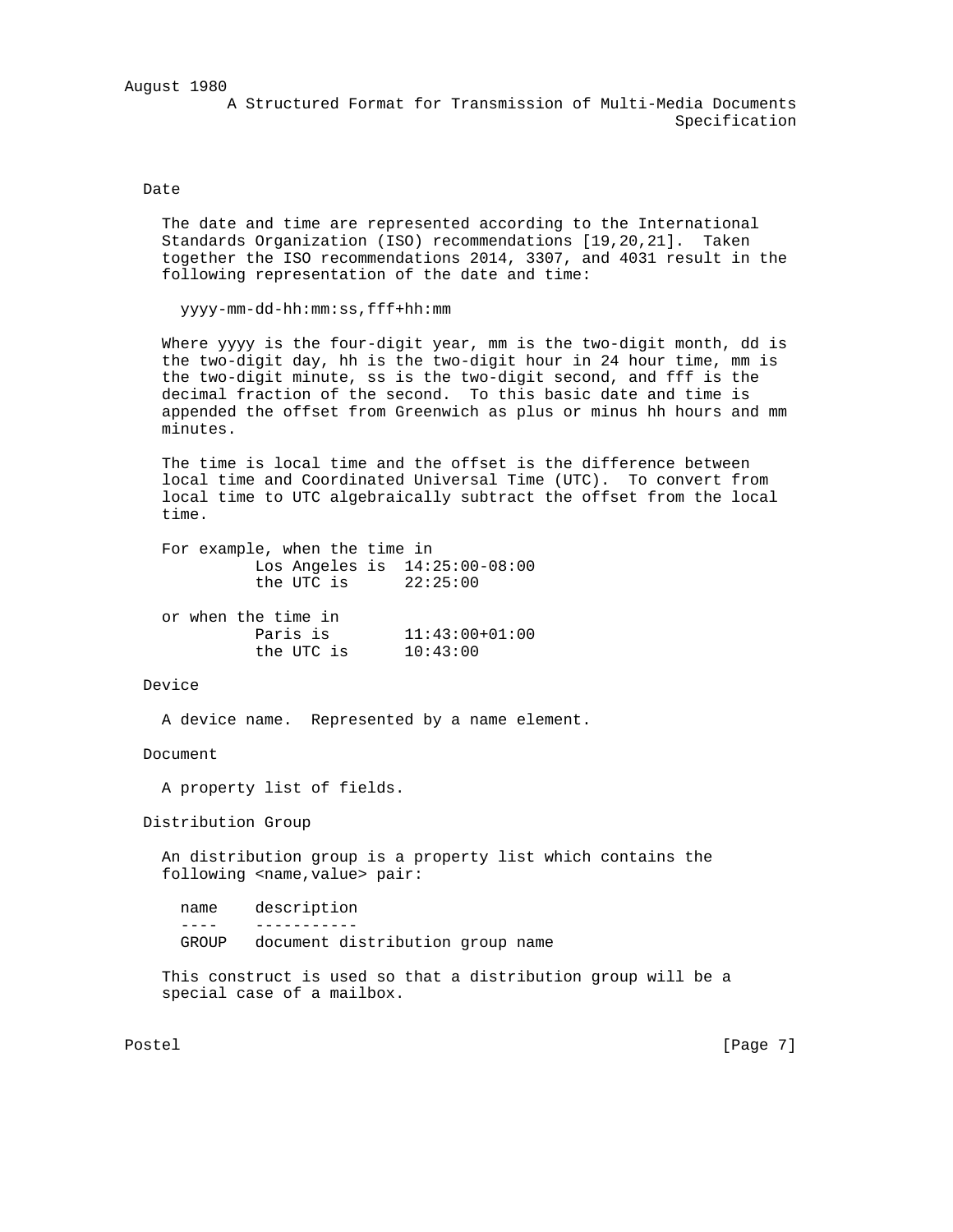Facsimile Structure

A facsimile data structure. Represented by a property list.

File

A file name. Represented by a name element.

Format

A format indicator. Represented by a name element.

From

 A list of mailboxes. The From is the name of the author of a document.

Graphics Structure

A graphics data structure. Represented by a property list.

Group

A document distribution group name. Represented by a name element.

Host

A host name. Represented by a name element.

Ident

 The identifier of a person, usually their initials. Represented by a name element.

In-Reply-To

 The message identifier of previous message. Represented by a text element.

Internet Address

 This identifies a host in the ARPA internetwork environment. The internet address is a 32 bit number, the higher order 8 bits identify the network, and the lower order 24 bits identify the host on that network [22]. For use in this format the internet address is divided into eight bit fields and the value of each field is represented in decimal digits. For example, the ARPANET address of ISIE is 167837748 and is represented as 10,1,0,52. Further, this

[Page 8] Postel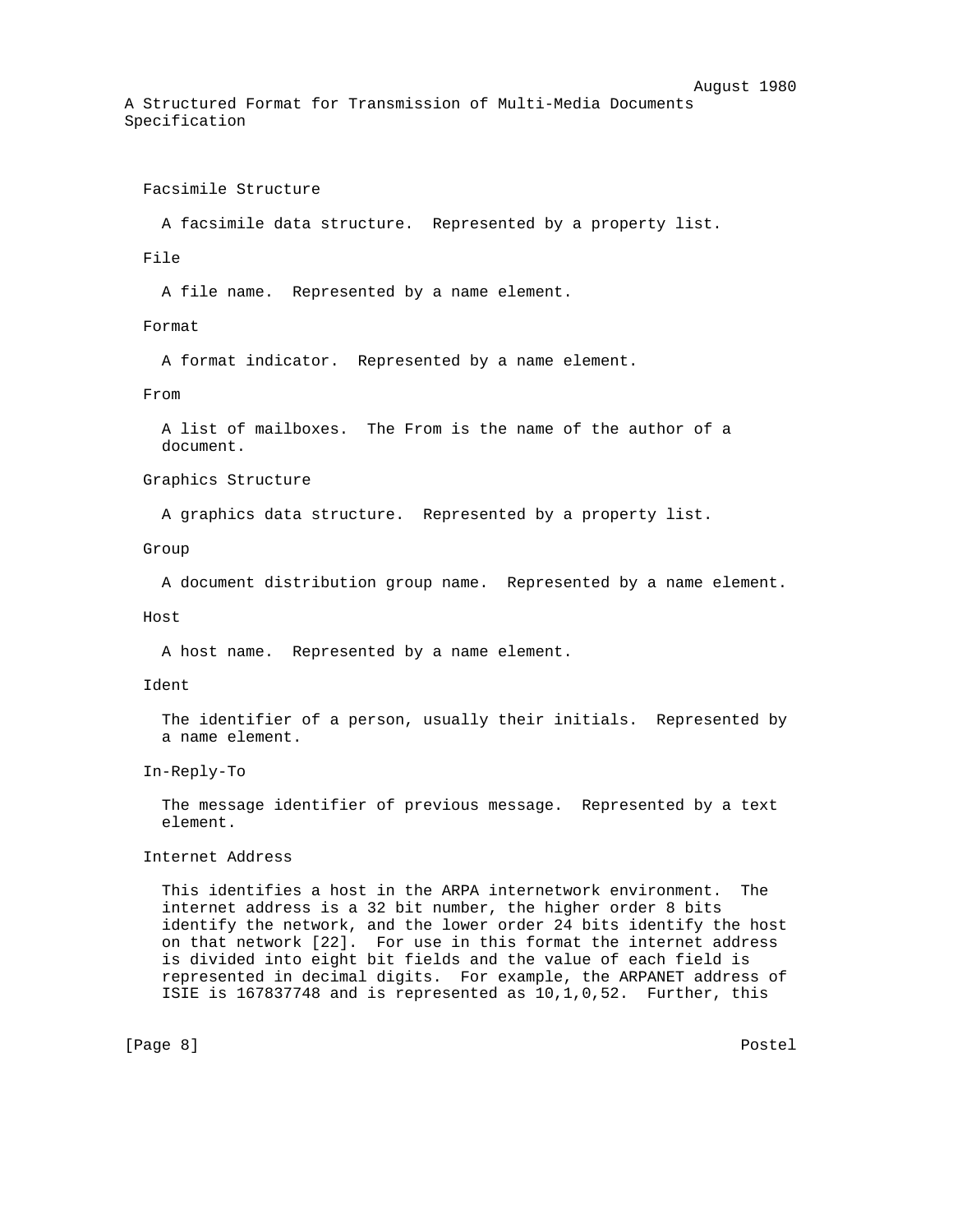representation may be extended to include an address within a host, such as the TCP port of an MPM, for example, 10,1,0,52,0,45.

#### Keywords

The key terms used in this message. Represented by a text element.

## Mailbox

 This is the destination address of a user of the internetwork mail system. Mailbox contains information such as network, host, location, and local user identifier of the recipient of the message. The mailbox may contain information in addition to the minimum required for delivery.

 As an example, when one sends a message to someone for the first time, he may include many items to aid in identifying the correct recipient. However, once he gets a reply to this message, the reply will contain an Address (as opposed to Mailbox) which may be used from then on.

 A mailbox is a property list. A mailbox might contain the following <name, value> pairs:

| name    | description                       |
|---------|-----------------------------------|
|         |                                   |
| MPM     | mpm-identifier                    |
| NET     | network name                      |
| HOST    | host name                         |
| PORT    | address of MPM within the host    |
| USER    | user name (computer account name) |
| PERSON  | the real name of a person         |
| GROUP   | document distribution group       |
| ORG     | organization name                 |
| CITY    | city                              |
| STATE   | state                             |
| COUNTRY | country                           |
| ZIP     | zip code                          |
| PHONE   | phone number                      |

The minimum mail box is an Address or a Distribution Group.

### Message-ID

 The message identifier of this message. This is not related to the MPM message identification, but is a UIP long term document identifier. Represented by a text element.

Postel [Page 9]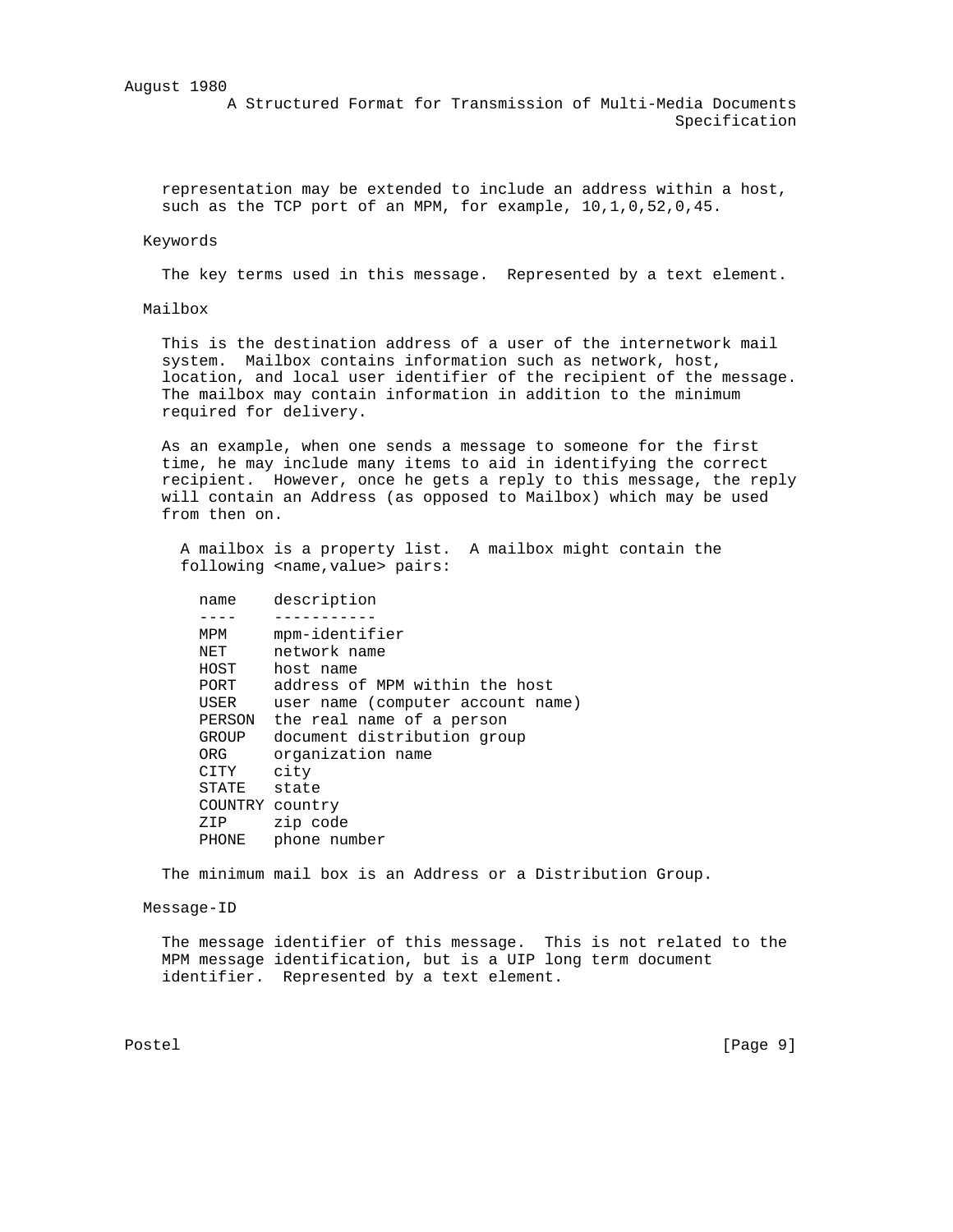MPM-Identifier

 The internetwork address of an MPM. This may be the ARPA Internet Address or an X.121 Public Data Network Address [23]. The mpm-identifier is a property list which has one <name, value> pair. This unusual structure is used so that it will be easy to determine the type of address used.

Net

A network name. Represented by a name element.

NLS Block

The information in an NLS node. Represented by a property list.

NLS Node

An NLS block and substructure. Represented by a property list.

NLS Substructure

A list of NLS nodes. Represented by a list.

Org

An organization name. Represented by a name element.

## Paragraph

A paragraph of text. Represented by a text element.

Parcel

The basic unit of voice data. Represented by a bitstr element.

Person

The real name of a person. Represented by a name element.

### Password

A password. Represented by a name element.

## Phone

A phone number. Represented by a name element.

[Page 10] Postel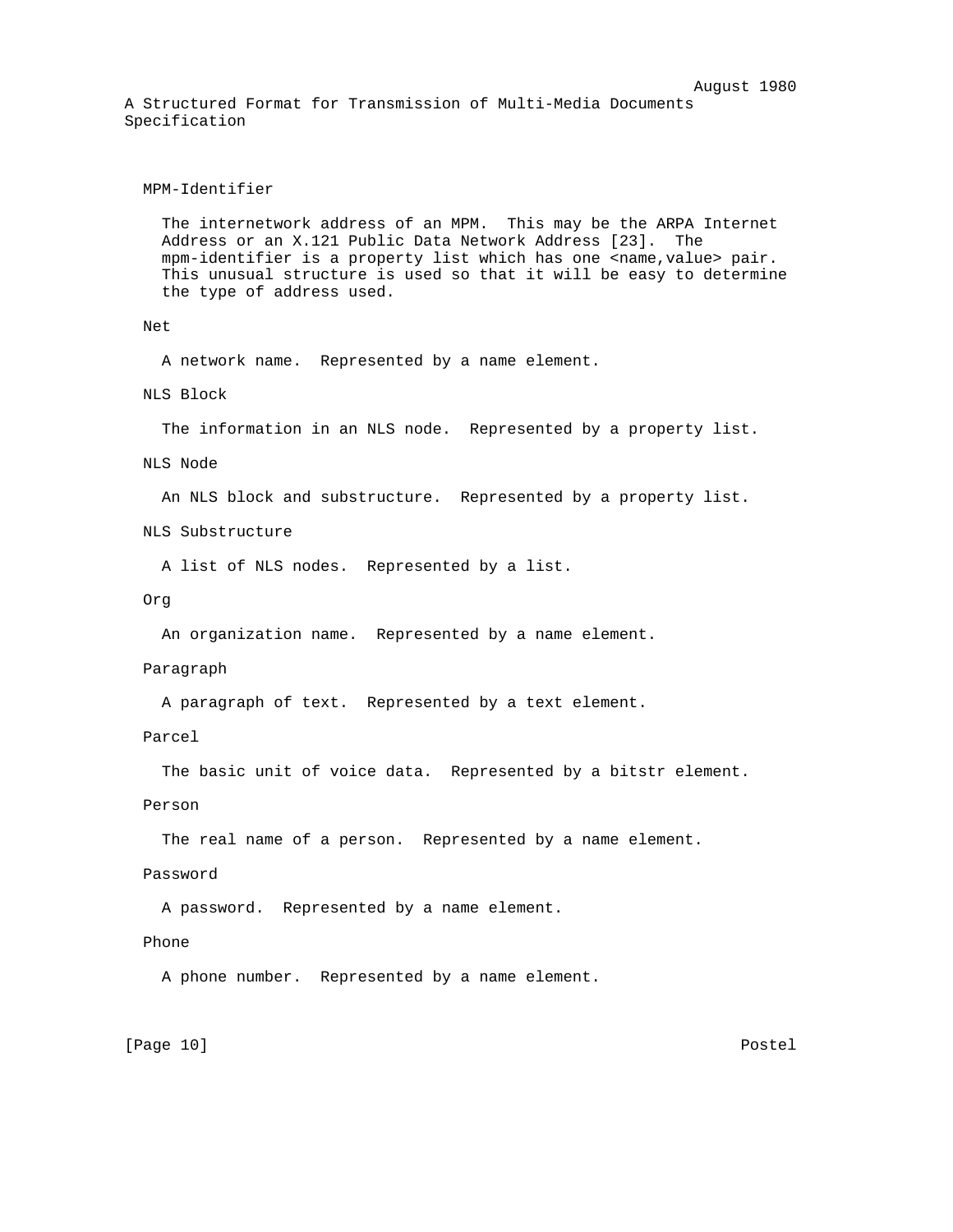## Pointer

 A pointer to information stored outside this data structure. A property list containing the information necessary to locate the external data, the information necessary to gain access to the external data, and the information necessary to apply the correct interpretation to the external data. For example, this might include:

| name           | description                       |
|----------------|-----------------------------------|
|                |                                   |
| NF.T           | network name                      |
| HOST           | host name                         |
| FILE           | file name                         |
| USER           | user name (computer account name) |
| PASSWORD       | password                          |
| <b>ACCOUNT</b> | account                           |
| FORMAT         | format                            |
|                |                                   |

### Port

The address of MPM within the host. Represented by a name element.

### Presentation Descriptor

 A property list of <name,value> pairs, where the name is an order indicator, and the value is a presentation element. The order indicators are SEQUENTIAL, SIMULTANEOUS, and INDEPENDENT.

## Presentation Element

A property list of media structures.

#### Protocol

 The name of the coding scheme used for a medium. Represented by a name element.

## References

 The message identifiers of other messages. Represented by a list of text elements.

## Reply-To

 A list of mailboxes. Sometimes it will be desired to direct the replies of a message to some address other than the from or the sender. In such a case the reply-to object can be used.

Postel [Page 11]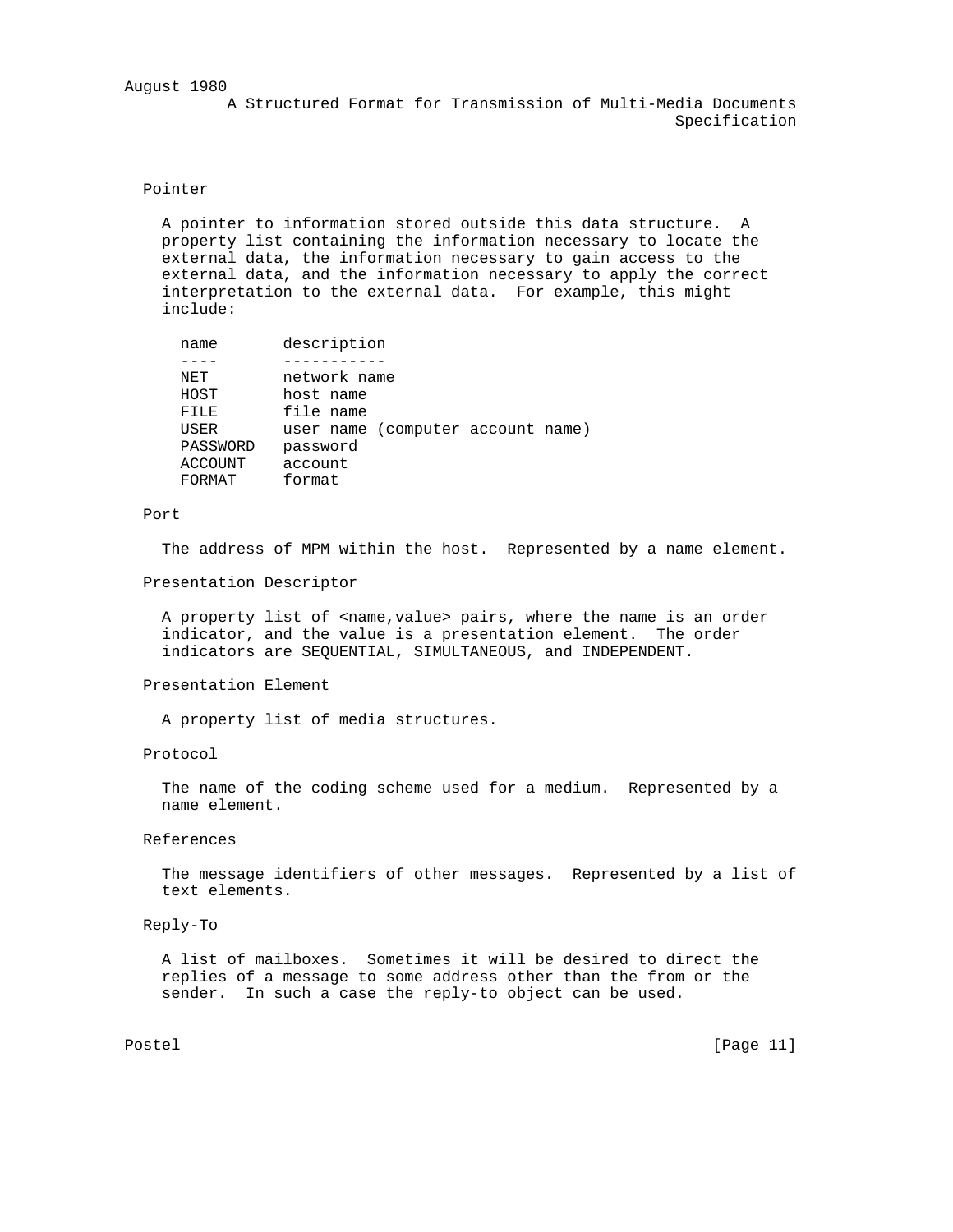R 450 Block

 The unit of Rapicom 450 data (585 bits). Represented by a bitstr element.

Sender

 A mailbox. The sender will contain the address of the individual who sent the message. In some cases this is NOT the same as the author of the message. Under such a condition, the author should be specified in the from object.

SID

An NLS statement indetifier. Represented by a integer element.

State

A state name. Represented by a name element.

Subject

The subject of the message. Represented by a text element.

Text Structure

A text data structure. Represented by a property list.

To

A list of mailboxes. To identifies the addressees of the message.

User

A user name (computer account name). Represented by a name element.

Version

A version number. Represented by a index element.

Vocoder

A vocoder name. Represented by a name element.

Voice Structure

A voice data structure. Represented by a property list.

[Page 12] Postel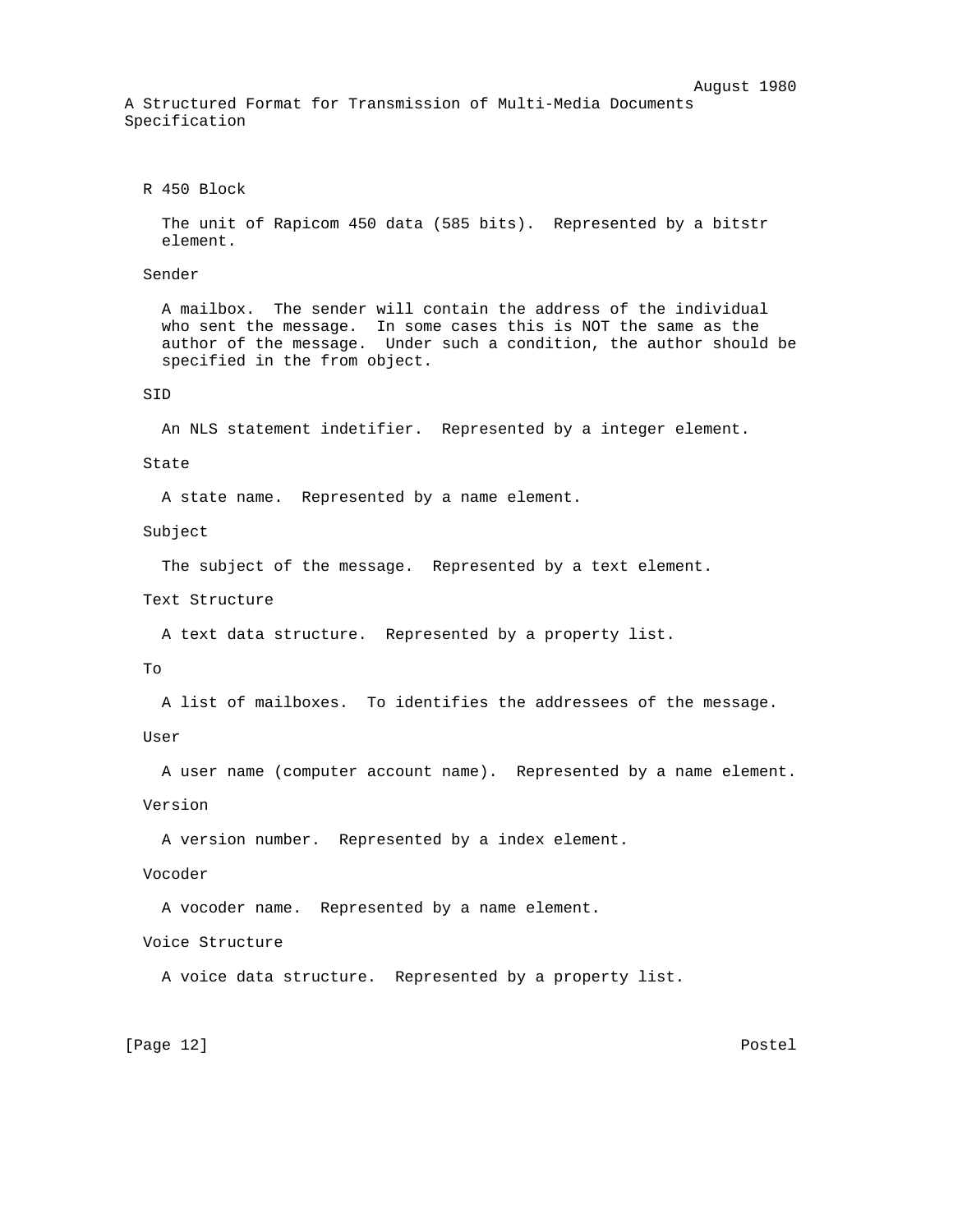X121 Address

 This identifies a host in the Public Data Network environment. When used as a part of identifier, it identifies the originating host of a message. The X121 address is a sequence of up to 14 digits [23]. For use in this format the X121 address is represented in decimal digits.

ZIP

A zip code. Represented by a name element.

2.3. Body Structures

2.3.1. Simple Elements

 The body could simply be a single data element. For example a single text element can represent a lengthy character string.

<body> := TEXT

or

text:"this is the actual text of the body"

2.3.2. Structured Text

 The body could be thought of as paragraphs, where each paragraph is represented by a text element. The paragraphs are then the elements of a list.

<body> := LIST (<paragraph>, <paragraph>, ...)

<paragraph> := TEXT

or

list:(text:"paragraph one", text:"paragraph two", ...)

2.3.3. NLS File Example

 It is possible to represent the data from NLS files in this format. NLS is a large multipurpose system which operates on structured data files. The files are tree structured, and there is data associated with each node of the tree. There are several fields associated with each node as well.

Postel [Page 13]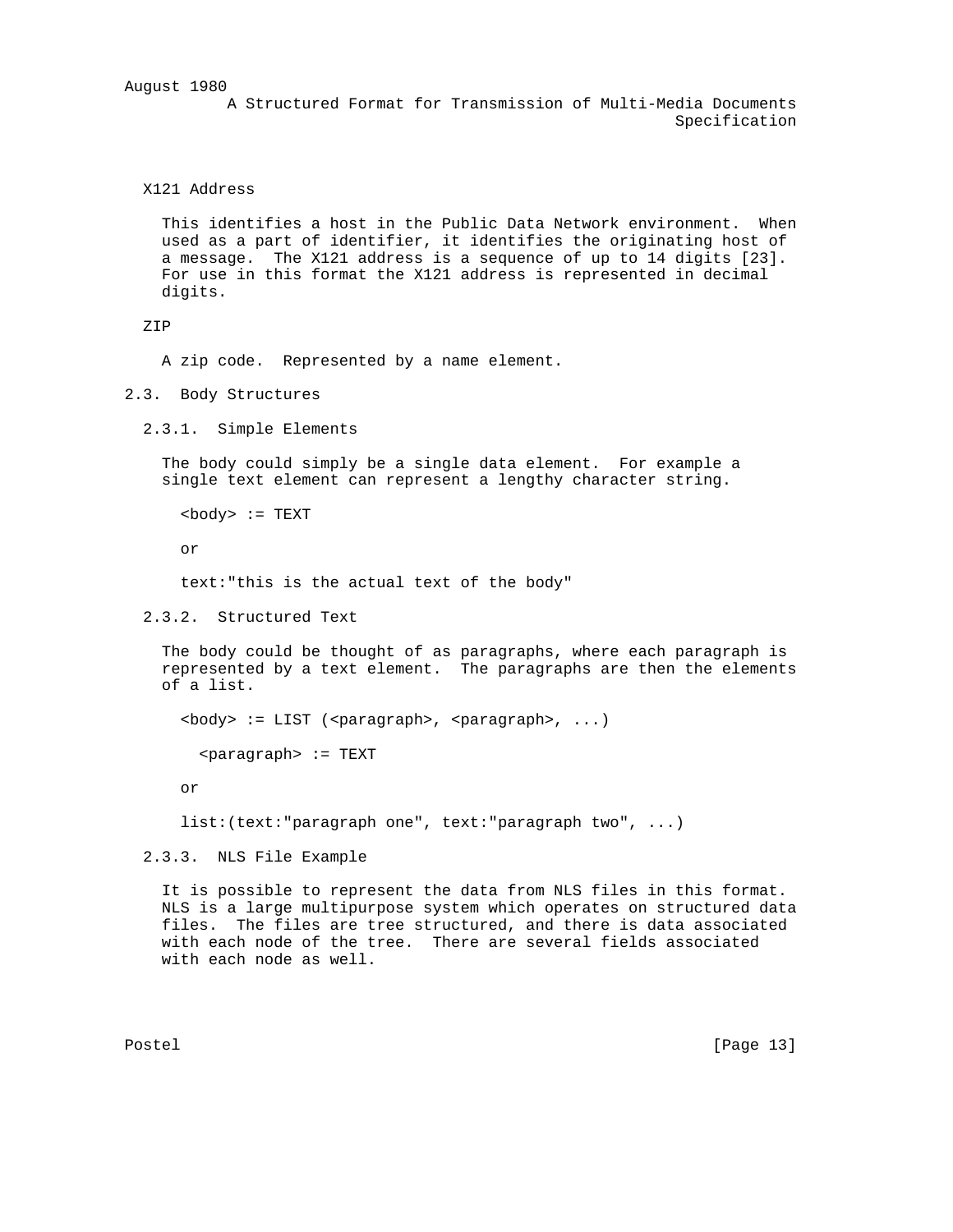```
 An NLS file is:
    proplist( file
 name:"FILENAME", name:<file> name of file
 name:"CREATION-DATE", name:<date> creation date and time
 name:"VERSION", index:<version> file version number
 name:"SID-COUNT", integer<count> current SID count
 name:"LAST-WRITER", name:<ident> last writer of file
 name:"OWNER", name:<ident> owner of file
 name:"LAST-WRITE-TIME", name:<date> last write date and time
 name:"LEFT-NAME-DELIM-DEFAULT", name:<c> default name
 name:"RIGHT-NAME-DELIM-DEFAULT", name:<c> delimiters
name:"SUBSTRUCTURE", <nls-substructure> substructure
    )endlist
   An NLS substructure is:
   list: (Substructure et al., 2016)<br>
\frac{1}{2} substructure
      <nls-node> node is defined below
 .
 .
 .
     )endlist
   An NLS node is:
   proplist: ( node
     name:"BLOCK", <nls-block> block defined below
     name:"SUBSTRUCTURE", <nls-substructure> substructure
    )endlist
   An NLS block is:
 proplist:( block
 name:"LEFT-NAME-DELIM", name:<c> left name delimiter
 name:"RIGHT-NAME-DELIM", name:<c> right name delimiter
name:"SID", integer:<sid> SID number
name: "CREATOR", name:<ident> statement creator
 name:"CREATION-TIME", name:<date> creation date and time
 name:"DATA", <data> data defined below
    )endlist
```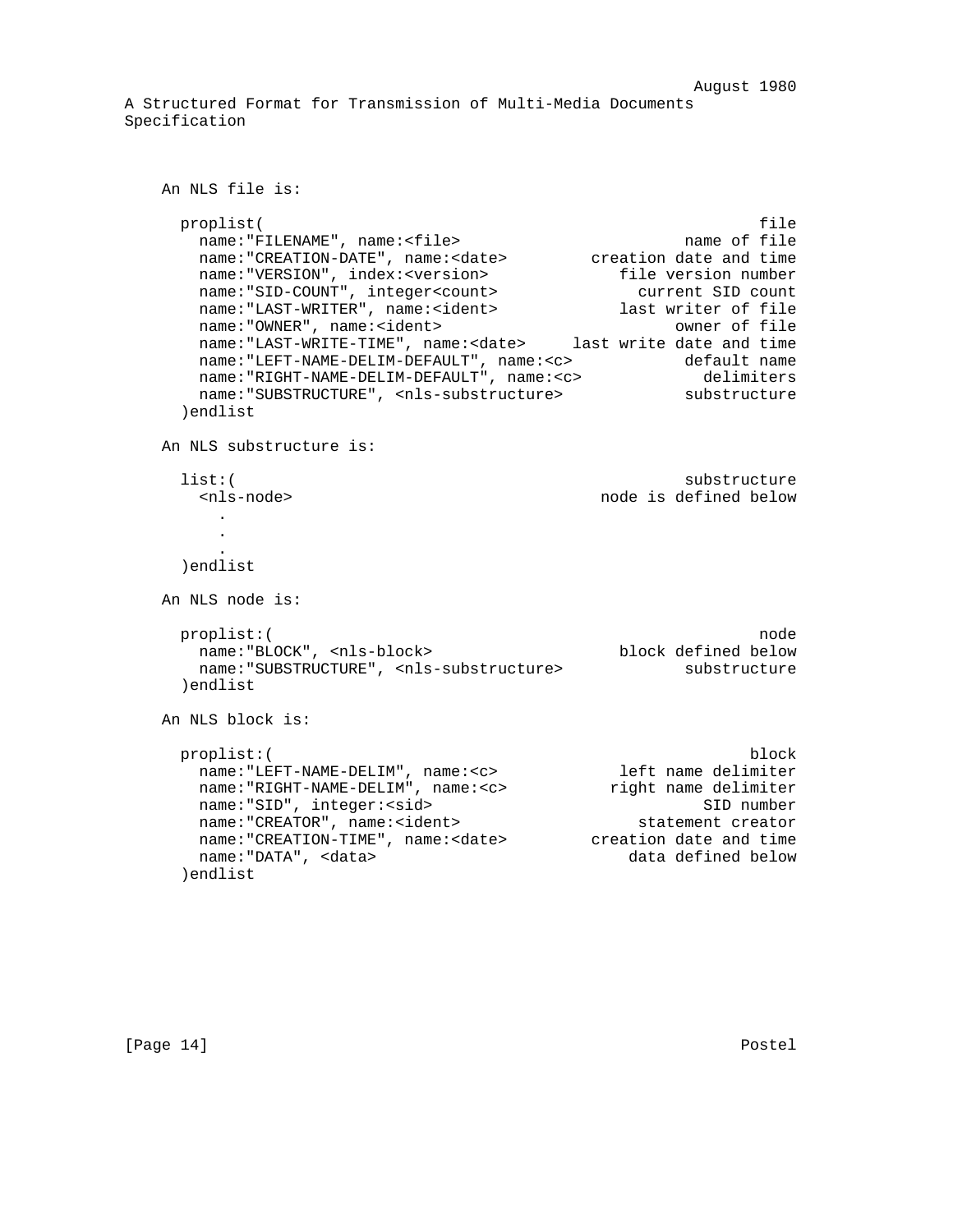NLS data is: proplist:( data name:"<a data name>", <type depends on data name> . . . . . . )endlist For text, data is: proplist:( data name:"TEXT", text:"text of statement" text )endlist

2.3.4. Multimedia Structures

 One can conceive of graphical information being displayed along with a running commentary, much as seminars use slides. A slide and its description are tied together. The coordination of such a presentation is central to its understanding. This synchronization should be captured within the document structure.

 There are three fundamentally different types of time ordered control which are needed within the document structure. These are:

 Simultaneous Sequential Independent

 Simultaneous data is intended for synchronous presentation. The implication is that this data is presented in parallel.

 Sequential data items will be presented one at a time, in the order listed. The ordering is strictly left to right.

 Independent data can be presented in any time order. It is not ordered in any manner.

 The data is broken into small information units called presentation elements or PEs. The PEs can be combined in structures to control the presentation order. A PE is a property list of elements representing information of various media. For example:

```
 <pe> := proplist(
           name:"VOICE", <voice-structure>,
           name:"GRAPHICS", <graphics-structure>
         )endlist
```
Postel [Page 15]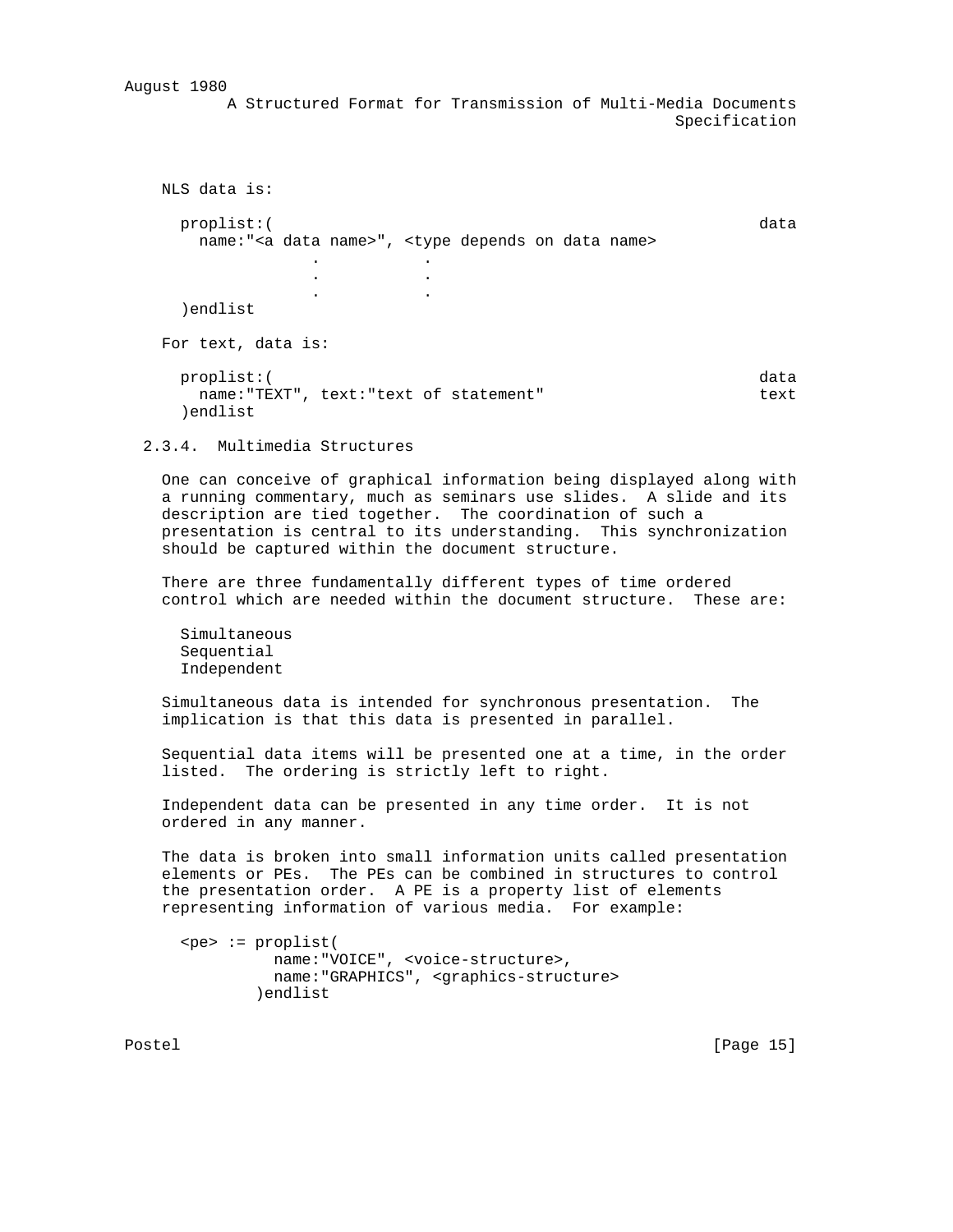PEs are combined into larger controled presentations by presentation-descriptors or PDs. A PD is a property list which specifies the type of time ordering of the PEs in its list.  $<$ pd> :=  $<<$ seq>> |  $<<$ sim>> |  $<<$ ind>> <<seq>> := name:"SEQUENTIAL", <pe> <<sim>> := name:"SIMULTANEOUS", <pe> <<ind>> := name:"INDEPENDENT", <pe> A PE is a property list of the media <name,value> pairs, or PDs. <pe> := <<text>> | <<voice>> | <<facsimile>> | <<graphics>> | <pd> <<text>> := name:"TEXT", <text structure> <<voice>> := name:"VOICE", <voice structure> <<facsimile>> := name:"FACSIMILE", <facsimile structure> <<graphics>> := name:"GRAPHICS", <graphics structure>

If more than one <name, value> pair is present within a PE the media are presented on different output devices in the order specified by the PE's parent PD. The order of appearance within the proplist is important only in the event that the parent PD specified sequential ordering.

 The structure of multimedia messages which use this scheme will be demonstrated by a few simple examples chosen to illustrate a basic text document and the different ordering options. The last example will suggest some more exotic uses.

[Page 16] Postel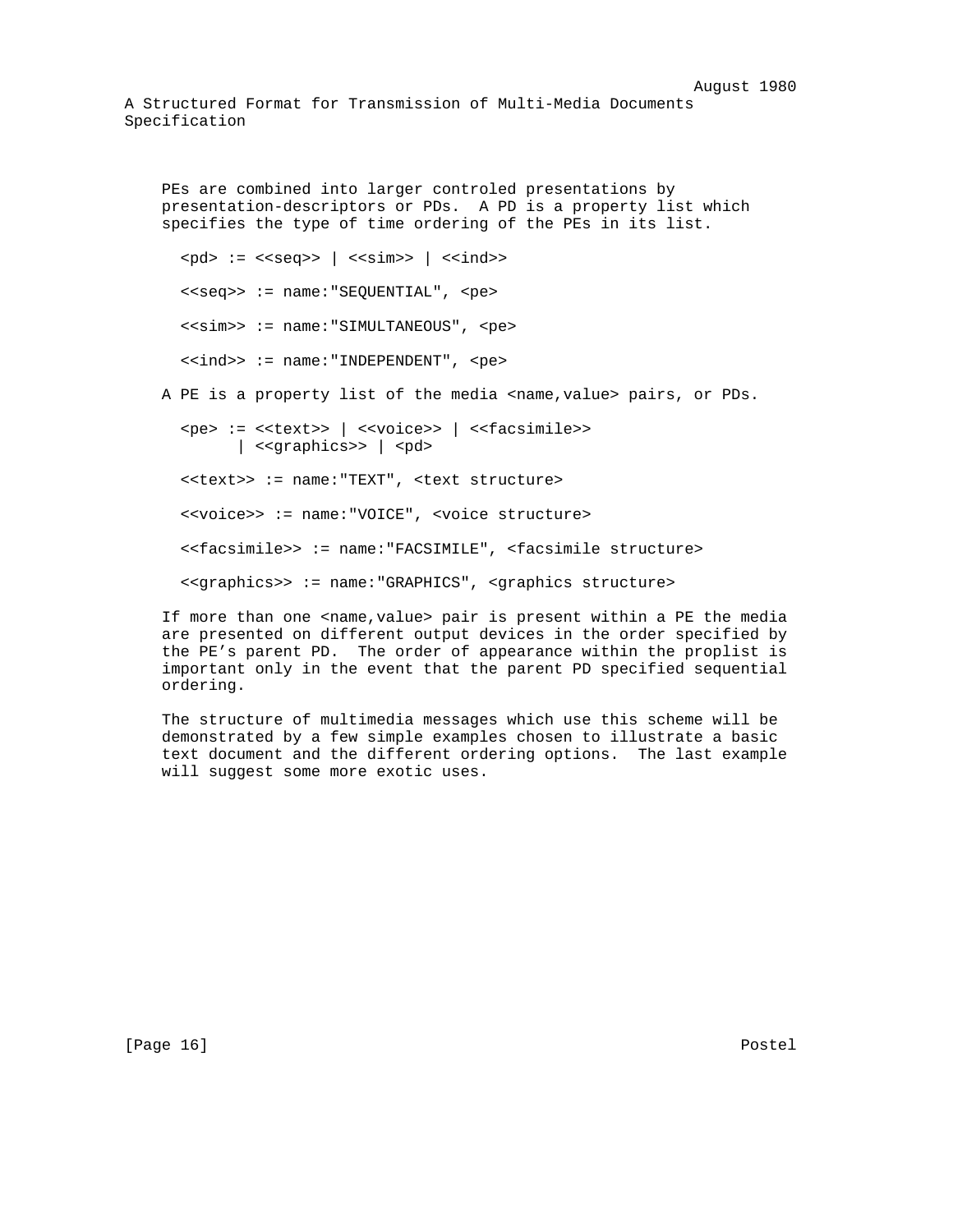Plain Text Message

 A simple text body could be represented in a single text data structure. To give the simplest example of a structured body we show a simple text body represented in the multimedia structure.

 $<$ body>  $:=$   $<$ pd>  $<$ pd> :=  $<$ seq>> <<seq>> := name:"SEQUENTIAL", <pe> <pe> := name:"TEXT", <text structure> or proplist: (name:"SEQUENTIAL",

```
 proplist:(
             name:"TEXT", <text structure>
           )endlist
 )endlist
```
Simultaneous Ordering

 This ordering option is used to indicate when separate streams are to be presented in parallel. For example, assume GRAPHICS and VOICE data were to be presented using simultaneously.

```
<body> := <pd>
  <pd> := <<sim>>
     <<sim>> := name:"SIMULTANEOUS", <pe>
       <pe> := name:"VOICE", <voice structure>
               name:"GRAPHICS", <graphics structure>
 or
 proplist:(
   name:"SIMULTANEOUS",
     proplist:(
```

```
 name:"VOICE", <voice structure>
      name:"GRAPHICS", <graphics structure>
     )endlist
 )endlist
```
Postel [Page 17]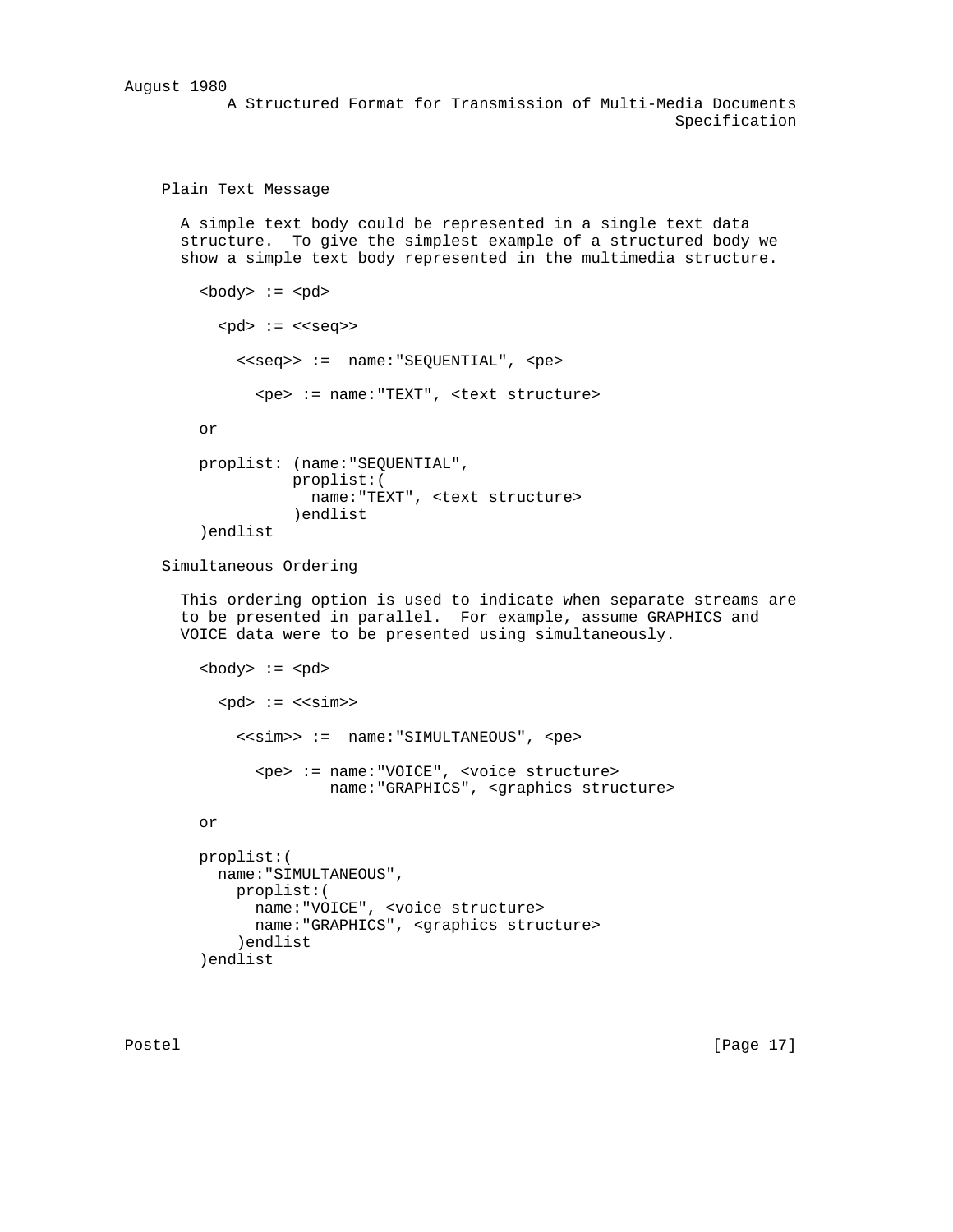```
 Sequential Ordering
   This option is used to indicate sequential time ordering. The
  media in the sub-tree below this PD are not separate streams.
  Using again the example above, assume GRAPHICS and VOICE data were
   to be presented using sequential ordering.
    <body> := <pd>
      <pd> := <seq>>
         <<seq>> := name:"SEQUENTIAL", <pe>
           <pe> := name:"VOICE", <voice structure>
                   name:"GRAPHICS", <graphics structure>
     or
    proplist:(
       name:"SEQUENTIAL",
         proplist:(
           name:"VOICE", <voice structure>
           name:"GRAPHICS", <graphics structure>
         )endlist
     )endlist
```
Independent Ordering

 It is apparent that some output devices are very slow in comparison to others. An example which demonstrates this is facsimile. The majority of facsimile devices are slow. A detailed picture transmitted at 9600 baud takes minutes to print. It is inconvenient for the user to wait on such a device when the voice or text information which accompanies it is short.

 For example, if the document a facsimile image and the text "Hello Frank, here's a copy of that picture you requested." The user need not wait for the picture. The facsimile machine might be spooled, in which case he would pick up the picture later. In a sense the picture was time independent of the text.

[Page 18] Postel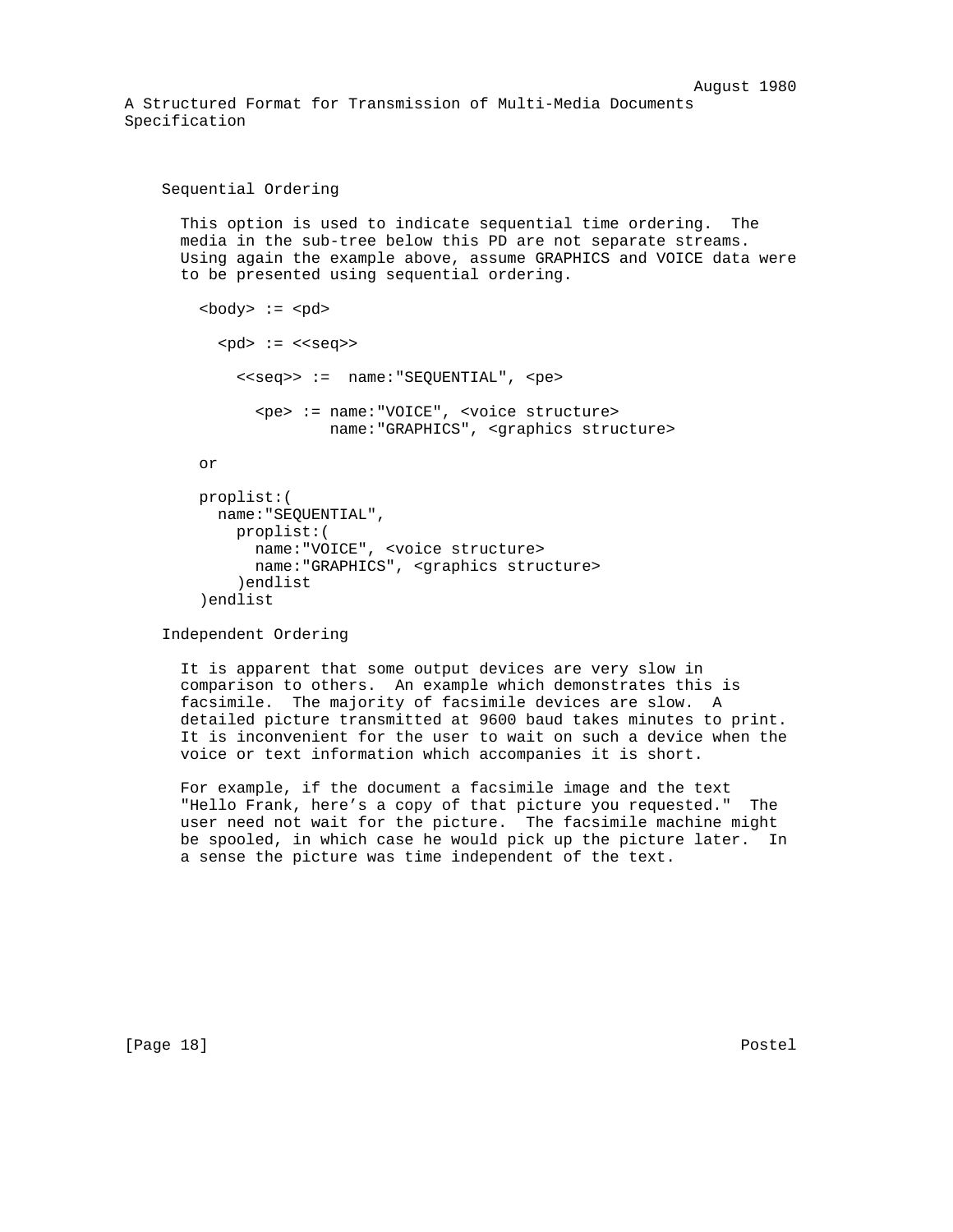```
August 1980 
            A Structured Format for Transmission of Multi-Media Documents
                                                               Specification
        <body> := <pd>
          <pd> := <ind>>
             <<ind>> := name:"INDEPENDENT", <pe>
               <pe> := name:"FACSIMILE", <facsimile structure>
                       name:"TEXT", <text structure>
         or
         proplist:(
          name:"INDEPENDENT",
             proplist:(
               name:"FACSIMILE", <facsimile structure>
               name:"TEXT", <text structure>
             )endlist
         )endlist
     A Stream Example
       By making use of the structure and the sequential ordering option
       it is possible to initiate a stream. The stream will proceed at
       its own pace until concluded.
        \text{body} := \text{ydd}<pd> := <seq>>
             <<seq>> := name:"SEQUENTIAL", <pe>
              <pe> := <pd>
                <pd> := <<sim>>
                   <<sim>> := name:"SIMULTANEOUS", <pe>
                      <pe> := name:"VOICE", <voice structure>
```
name:"GRAPHICS", <graphics structure>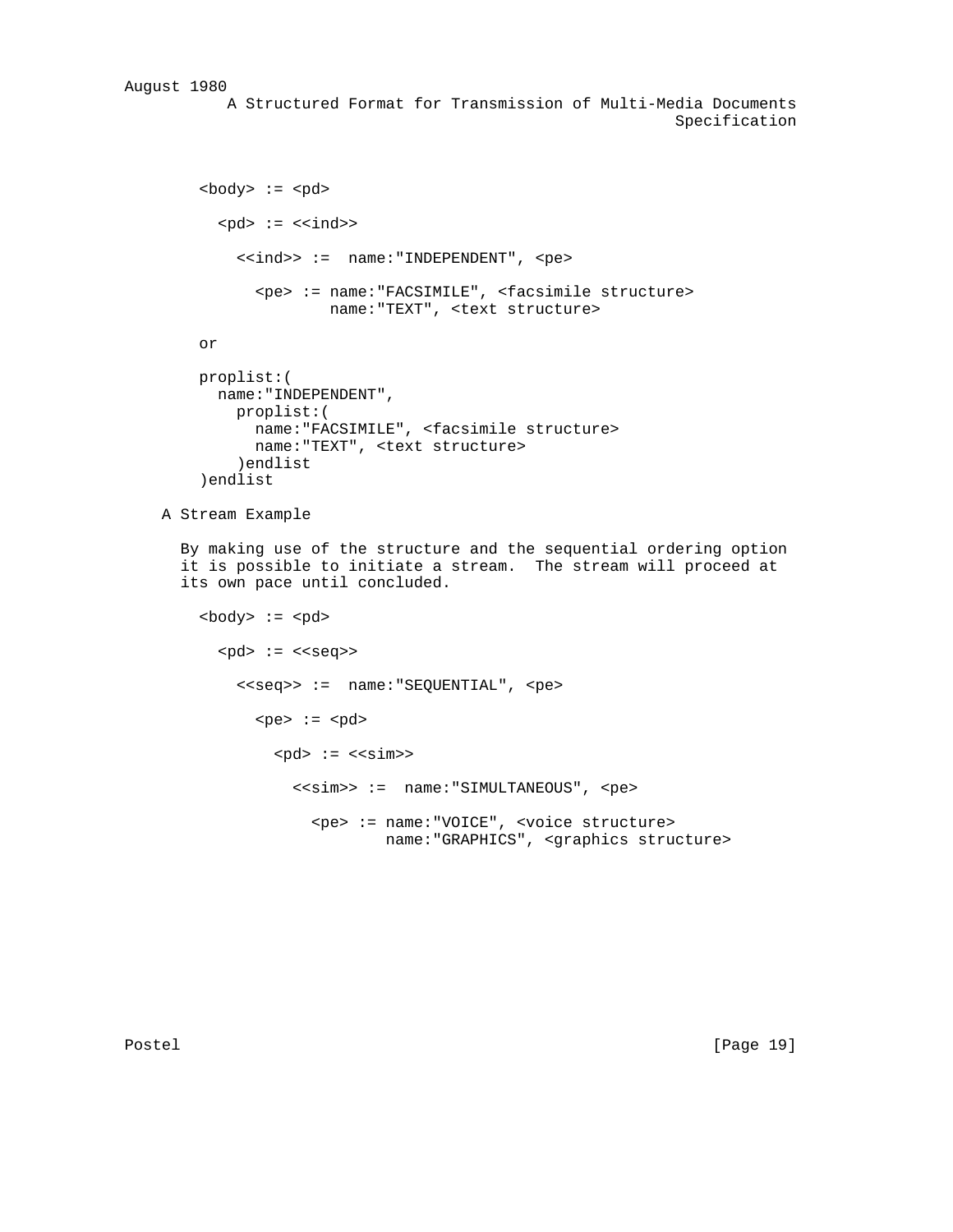#### or

```
 proplist:(
          name:"SEQUENTIAL",
            proplist:(
              name:"SIMULTANEOUS",
                proplist:(
                  name:"VOICE", <voice structure>
                  name:"GRAPHICS", <graphics structure>
                )endlist,
              name:"SIMULTANEOUS",
                proplist:(
                  name:"VOICE", <voice structure>
                  name:"GRAPHICS", <graphics structure>
                )endlist,
 .
 .
 .
             )endlist
        )endlist
      Such a document structure suggests a slide presentation.
    Multiple Active Stream Example
      This example is exotic but illustrates what is possible. By making
      use of the structure and the simultaneous ordering it is possible
      to start in parallel two or more separate streams. Each stream
      will proceed at its own pace until all are concluded.
       <body> := <pd>
          <pd> := name:"SIMULTANEOUS", <pe>
           <pe> = <pd>
              <pd> := name:"SEQUENTIAL", <pe>
               <pe> = <pd>
                  <pd> := name:"SIMULTANEOUS", <pe>
                    <pe> := name:"VOICE",
                                                        <voice structure>
                            name:"GRAPHICS",
```
<graphics structure>

[Page 20] Postel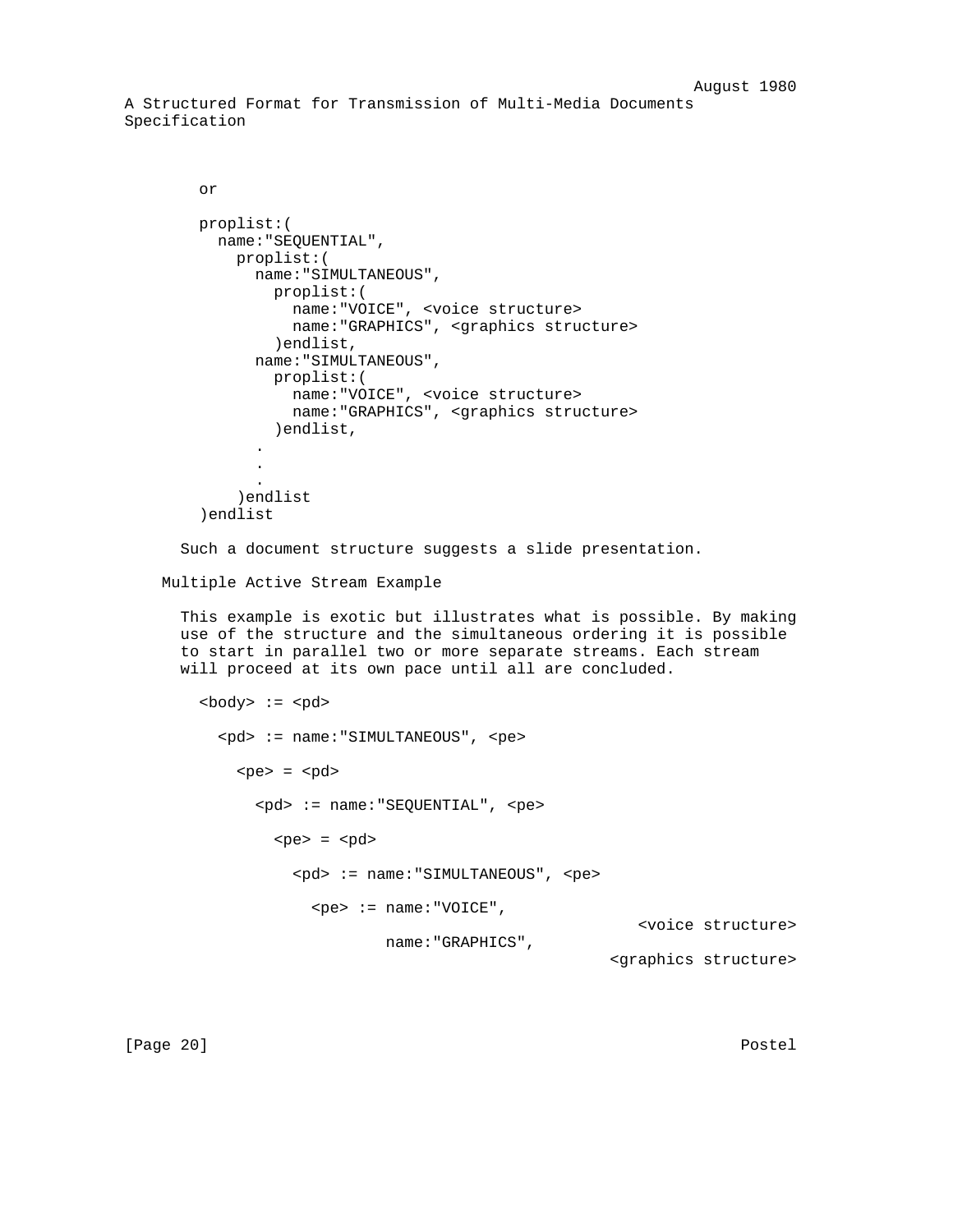```
 or
```

```
 proplist:(
        name:"SIMULTANEOUS",
          proplist:(
            name:"SEQUENTIAL",
              proplist:(
                name:"SIMULTANEOUS",
                  proplist:(
                   name:"VOICE", <voice structure>
                   name:"GRAPHICS", <graphics structure>
                  )endlist,
                name:"SIMULTANEOUS",
                  proplist:(
                    name:"VOICE", <voice structure>
                    name:"GRAPHICS", <graphics structure>
                  )endlist,
 .
 .
 .
              )endlist
            name:"SEQUENTIAL",
              proplist:(
                name:"SIMULTANEOUS",
                 proplist:(
                   name:"VOICE", <voice structure>
                   name:"GRAPHICS", <graphics structure>
                  )endlist,
 .
 .
 .
              )endlist
          )endlist
        )endlist
```
2.3.5. The Media

 So far no explicit description has been given for the media classes which fit into a PE. It is not known what types of media will be supported in the various document stations in the future. Those for which support is in part already available are:

 TEXT VOICE FACSIMILE GRAPHICS

Standard formats for data in each of these media must be defined.

Postel [Page 21]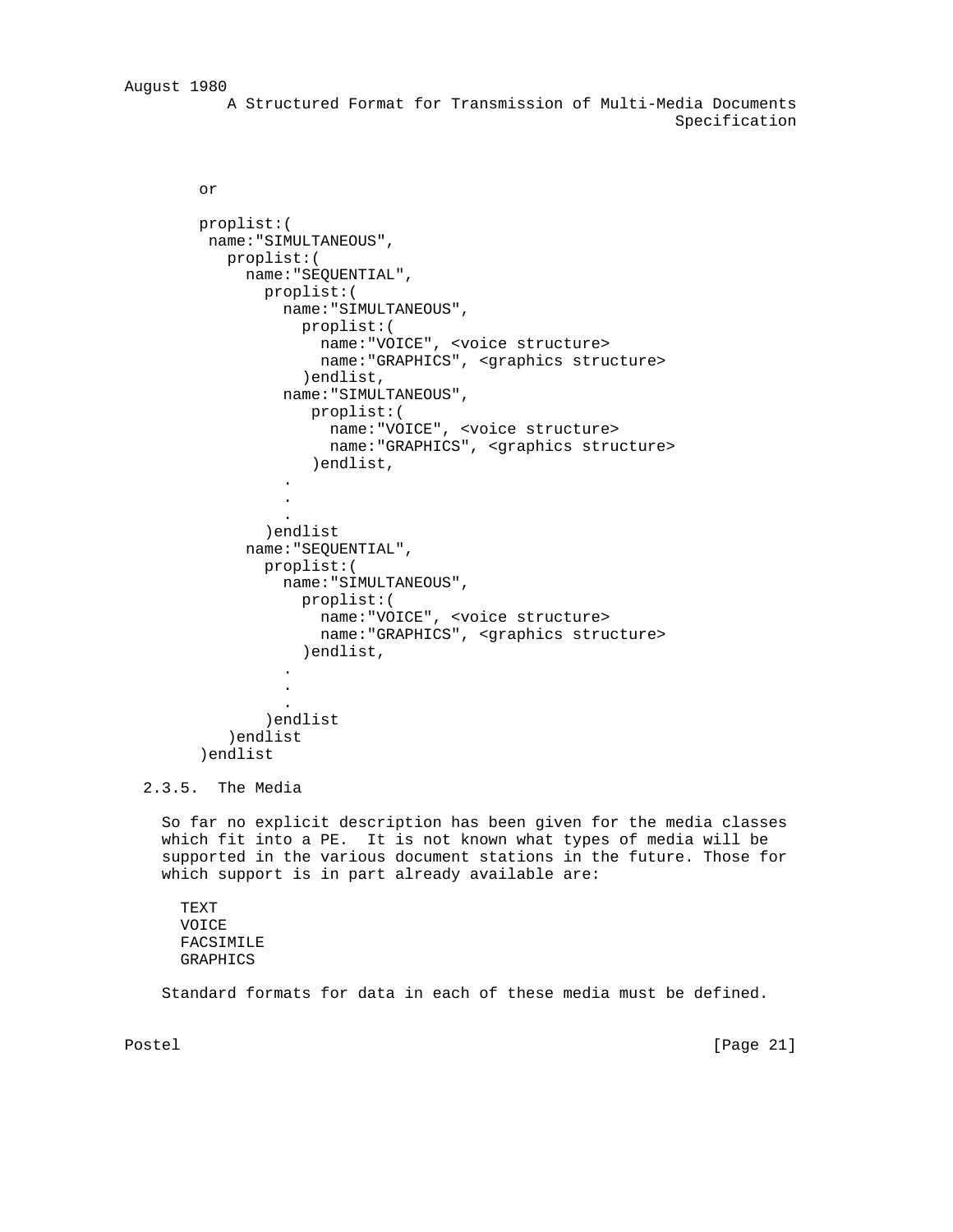```
 2.3.6. TEXT
    The text data may be structured according to a variety of protocols
    (yet to be defined). The top level of the data structure is a
    property list which identifies the protocol, and the version of that
    protocol.
      name:"TEXT", proplist:(
                     name:"PROTOCOL", <protocol>,
                     name:"VERSION", <version>,
                     name:"DATA", <data>
                   )endlist
    The first protocol is called PARAGRAPH, and the data is a list of
    paragraphs, where each paragraph is a text element.
      name:"DATA", list:(
                   text: <paragraph>
                   text: <paragraph>
 .
 .
 .
                  )endlist
```
2.3.7. VOICE

 Since a good deal of research has been done towards implementing the transmission of voice data on the ARPANET, the Network Voice Protocol (NVP) provides the basis for the standard for voice data [24].

 Voice data a property list which specifies the vocoder being used, the transmission protocol and the parcel data. The parcel data form is specific to the protocol used and is grouped in lists.

```
 name:"VOICE", proplist:(
                  name:"VOCODER", <vocoder>,
                 name: "PROTOCOL", <protocol>,
                  name:"VERSION", <version>,
                  name:"DATA", <data>
                )endlist
```
 The NVP protocol has a number of parameters, the version number specifies a certain set of the parameters used by the vocoder hardware and software to set up timing and define the type of coding used. It is not expected that within a document the version number will change.

[Page 22] Postel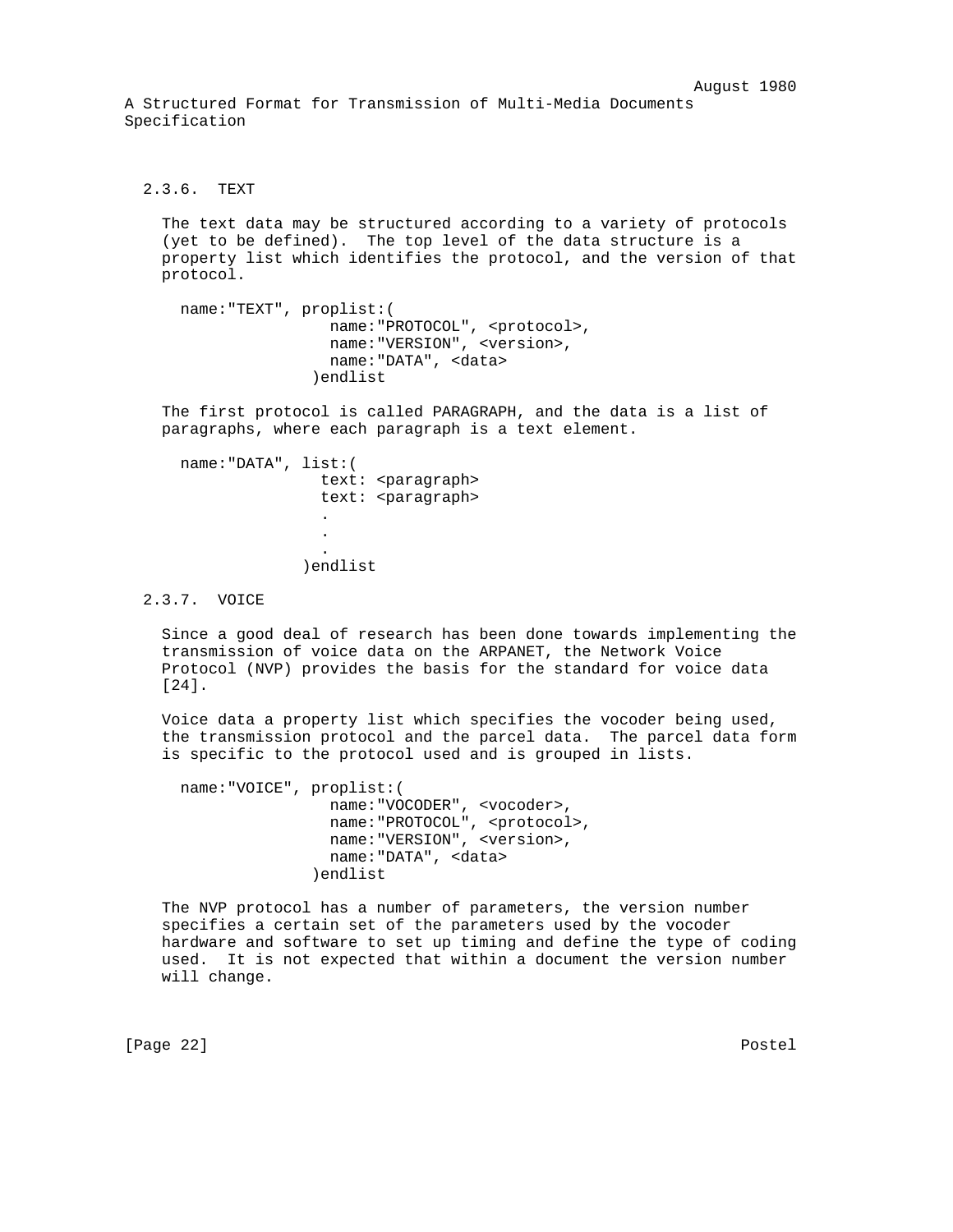NVP itself supports negotiation of these parameters to insure both ends of a network speech connection 'understand' one another. Since no such interactive negotiation is possible in a document system, negotiation capabilities have been excluded. As differing hardware becomes available new versions may be defined.

For the NVP protocol the data list will take the following form:

```
 name:"DATA", list:(
             bitstr: <parcel>
             bitstr: <parcel>
 .
 .
 .
            )endlist
```
 The items in the list are parcels. The individual parcels are bit string data elements whose contents and length are predefined by the version number. The number of parcels in a parcel group is available from the item count in the enclosing list header.

# 2.3.8. FACSIMILE

 There are a number of facsimile devices in use. While standards are being established by CCITT [25], of the devices available today many are incompatible due to proprietary compression algorithms. The description of fax data will allow for the possibility of several protocols.

 name:"FACSIMILE", proplist:( name:"DEVICE", <device>, name: "PROTOCOL", <protocol>, name:"DATA", <data> )endlist

 There are few facsimile devices interfaced to computers though, and the existing experiments in the ARPANET all use the RAPICOM 450. A first facsimile standard format will be based on the data structure used for this machine [26]. That is, for device RAPICOM450 and protocol BLOCK, the data will be:

```
 name:"DATA", list:(
             bitstr:<r450-block>,
             bitstr:<r450-block>,
 .
 .
 .
            )endlist
```
Postel [Page 23]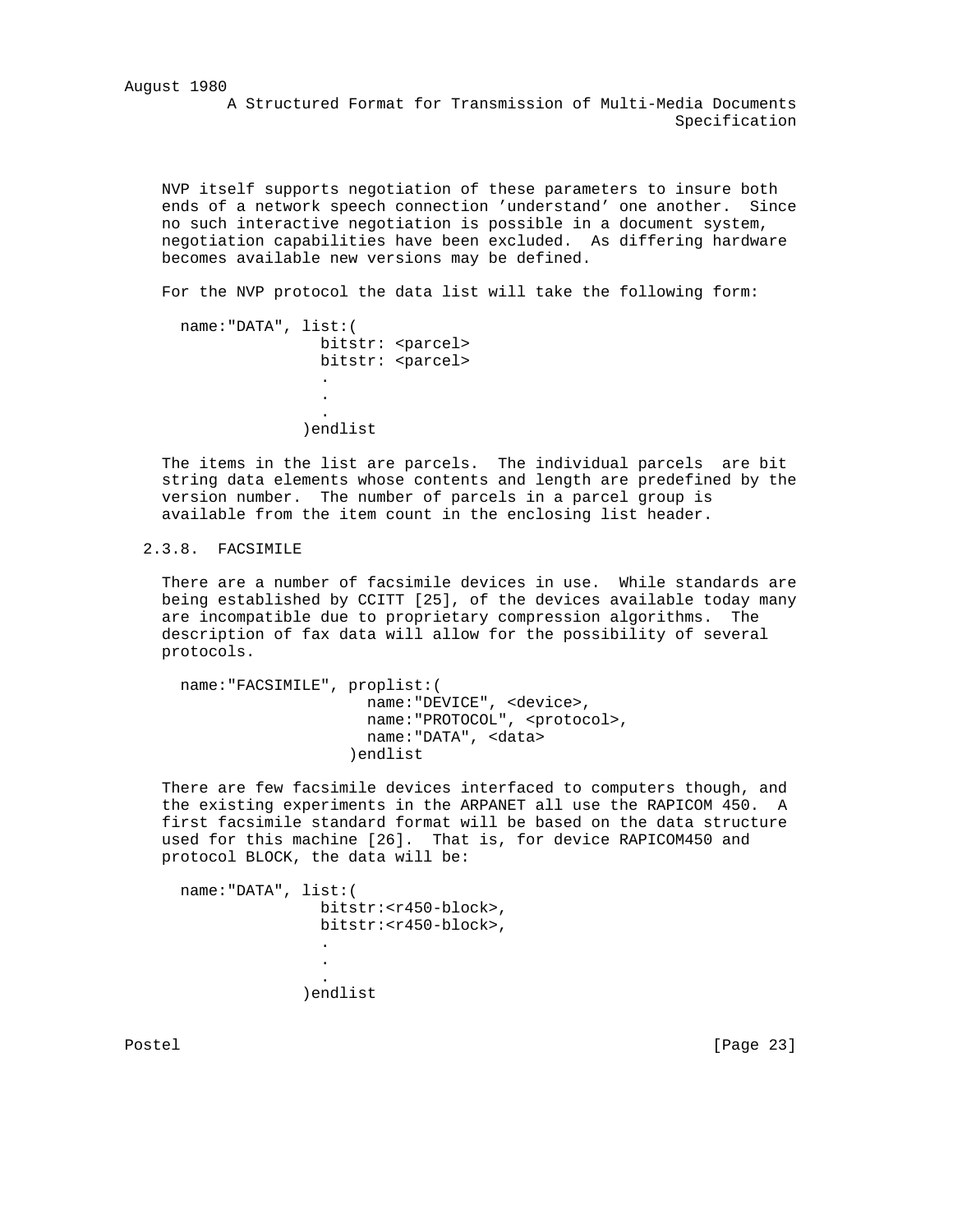Where an r450-block is a 585 bit unit.

2.3.9. GRAPHICS

 The situation for graphics bears much similarity to facsimile. Devices on the market today have a variety of user interfaces and options. A similar structure is defined.

 name:"GRAPHICS", proplist:( name:"DEVICE", <device>, name:"PROTOCOL", <protocol>, name:"DATA", <data> )endlist

 There are several candidate protocols for use in describing graphics data in documents. One is the Network Graphics Protocol [27], another is the Graphics Language [28,29], and a third is the SIGGRAPH Core System [30].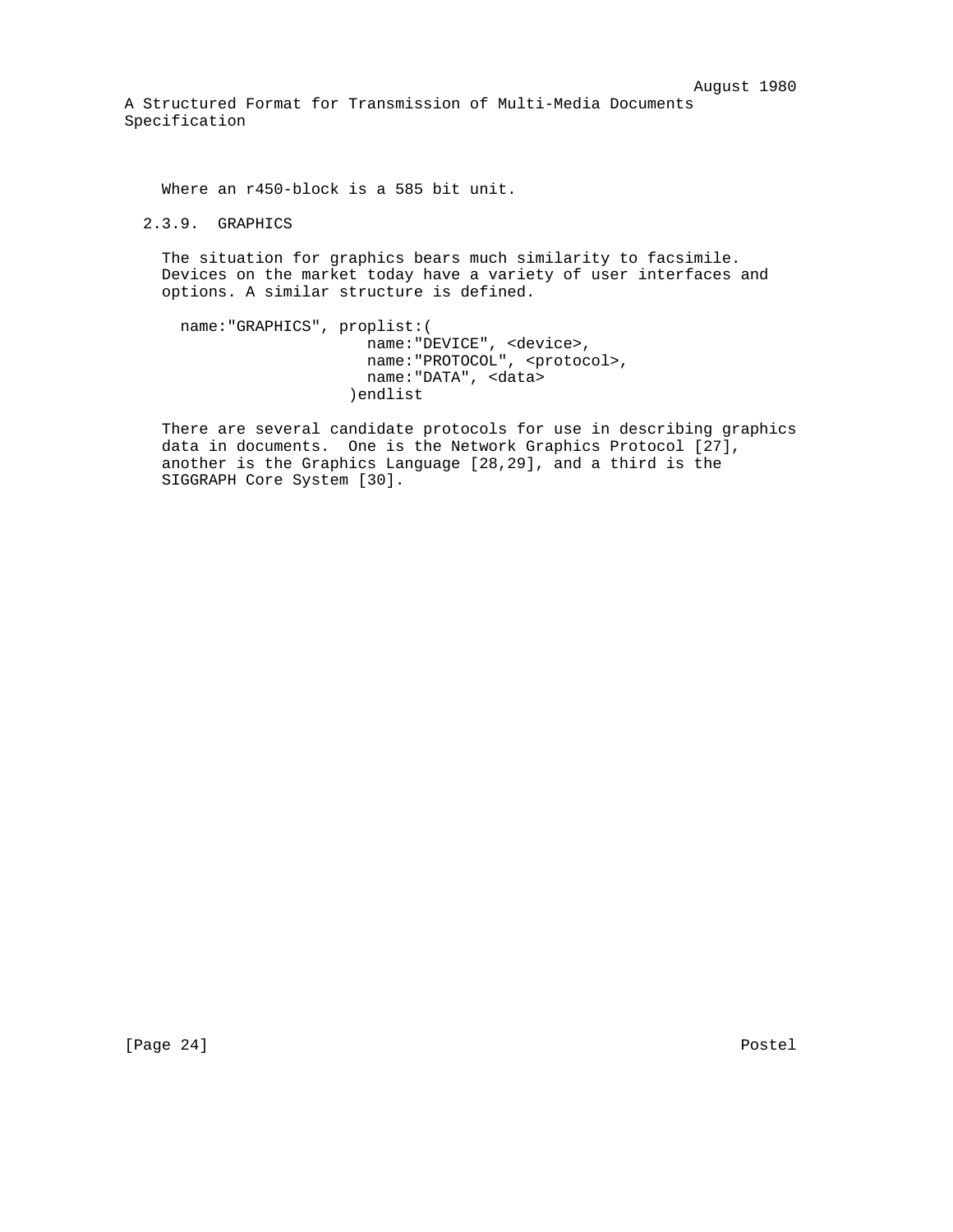August 1980 A Structured Format for Transmission of Multi-Media Documents 3. EXAMPLES & SCENARIOS Example 1: Text Example Suppose we want to send the following message: Date: 1979-03-29-11:46-08:00 From: Jon Postel <Postel@ISIF> Subject: Meeting Thursday To: Danny Cohen <Cohen@ISIB> CC: Linda Danny: Please mark your calendar for our meeting Thursday at 3 pm.  $--$ jon. It will be encoded in the structured format. The following will present successive steps in the top down generation of this message. The identification and command portions of the messages will not be expanded here (see [1]). 1. message 2. (identification, command, document) 3. (ID:<<identification>>, CMD:<<command>>, DOC:( date, from, subject, to, cc, body)) 4. (ID:<<identification>>, CMD:<<command>>, DOC:(DATE:date, FROM:from SUBJECT:subject, TO:to, CC:cc, BODY:body)) 5. (ID:<<identification>>, CMD:<<command>>, DOC:(DATE: 1979-03-29-11:46-08:00, FROM: (NET:ARPANET,HOST:ISIF,USER:Postel,PERSON:Jon Postel), SUBJECT: Meeting Thursday, TO: (NET:ARPANET,HOST:ISIB,USER:Cohen,PERSON:Danny Cohen), CC: (NET:ARPANET,HOST:ISIF,USER:Linda), BODY: Danny:

Postel [Page 25]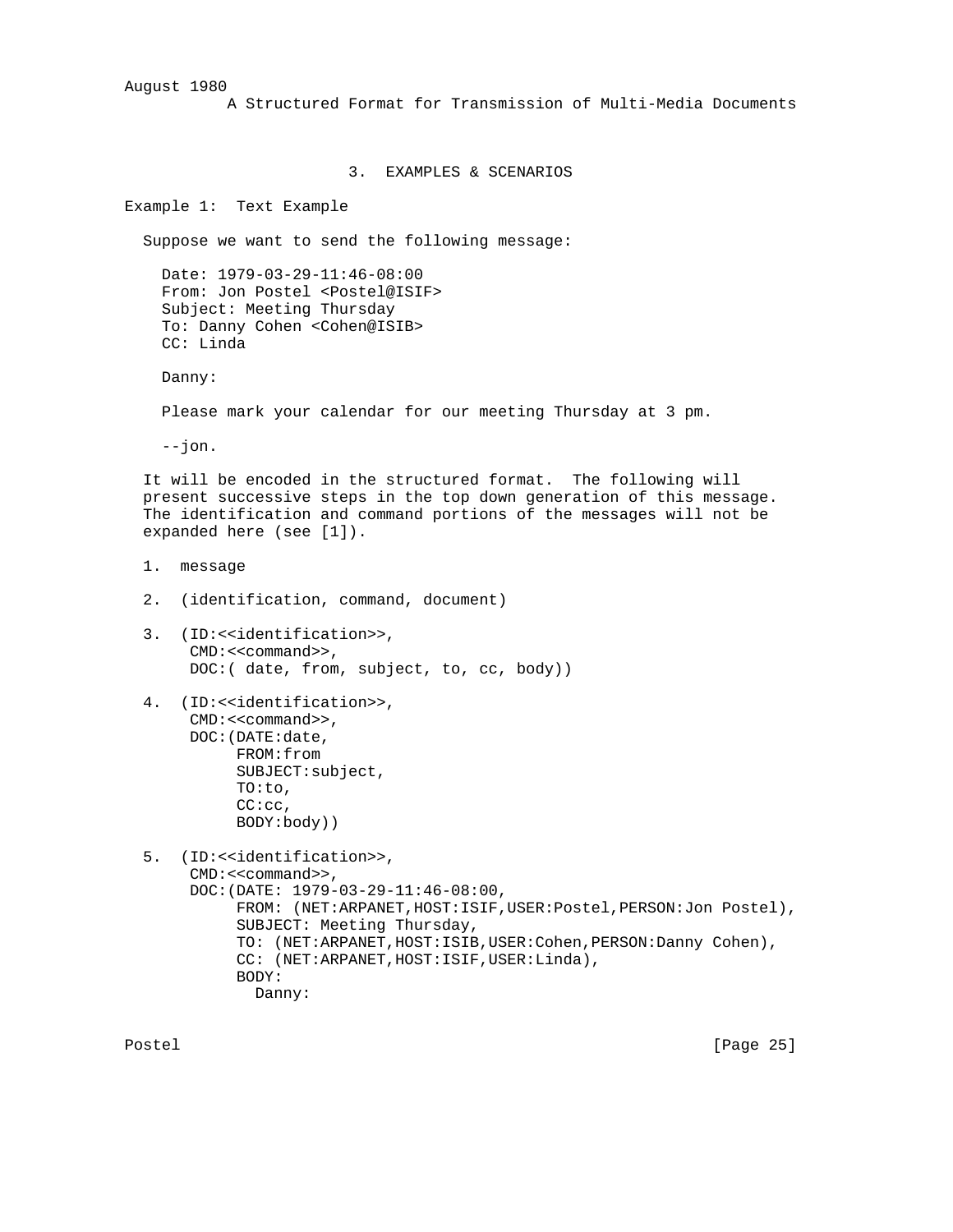Please mark your calendar for our meeting Thursday at 3 pm.  $--jon.$ ) 6. PROPLIST: (ID:<<identification>>, CMD:<<command>>, DOC: PROPLIST:( DATE: 1979-03-29-11:46-08:00, FROM: LIST:( PROPLIST:( NET:ARPANET, HOST:ISIF, USER:Postel, PERSON:Jon Postel, )ENDLIST, )ENDLIST, SUBJECT: Meeting Thursday, TO: LIST:( PROPLIST:( NET:ARPANET, HOST:ISIB, USER:Cohen, PERSON:Danny Cohen, )ENDLIST, )ENDLIST, CC: LIST:( PROPLIST:( NET:ARPANET, HOST:ISIF, USER:Linda, )ENDLIST, )ENDLIST, BODY: Danny: Please mark your calendar for our meeting Thursday at 3 pm. --jon. )ENDLIST )ENDLIST

[Page 26] Postel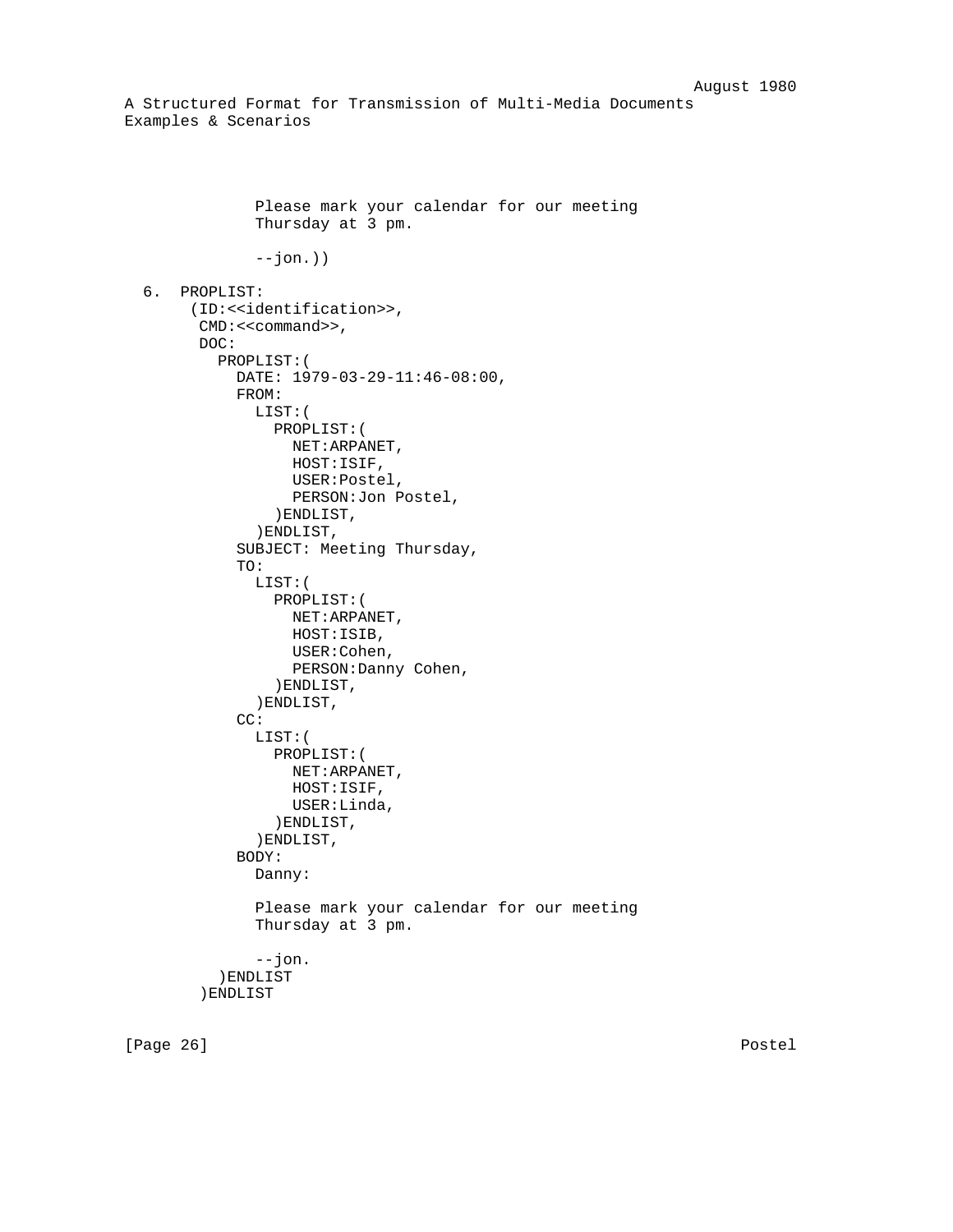August 1980 A Structured Format for Transmission of Multi-Media Documents Examples & Scenarios

```
 7. proplist:(
       name: "ID", <<identification>>,
       name: "CMD", << command>>,
        name:"DOC",
          proplist:(
            name:"DATE", name:"1979-03-29-11:46-08:00",
            name:"FROM",
               list:(
                 proplist:(
                   name:"NET", name:"ARPANET",
 name:"HOST", name:"ISIF",
 name:"USER", name:"Postel",
                  name:"PERSON", name:"Jon Postel",
                 )endlist,
               )endlist,
            name:"SUBJECT", text:"Meeting Thursday",
             name:"TO",
               list:(
                 proplist:(
                   name:"NET", name:"ARPANET",
                  name:"HOST", name:"ISIB",
                  name:"USER", name:"Cohen",
                  name:"PERSON", name:"Danny Cohen",
                 )endlist,
               )endlist,
            name:"CC",
               list:(
                 proplist:(
                   name:"NET", name:"ARPANET",
                  name:"HOST", name:"ISIF",
                  name:"USER", name:"Linda",
                 )endlist,
               )endlist,
            name:"BODY",
               text:"Danny:
                     Please mark your calendar for our
                     meeting Thursday at 3 pm.
                    --jon."
           )endlist
         )endlist
```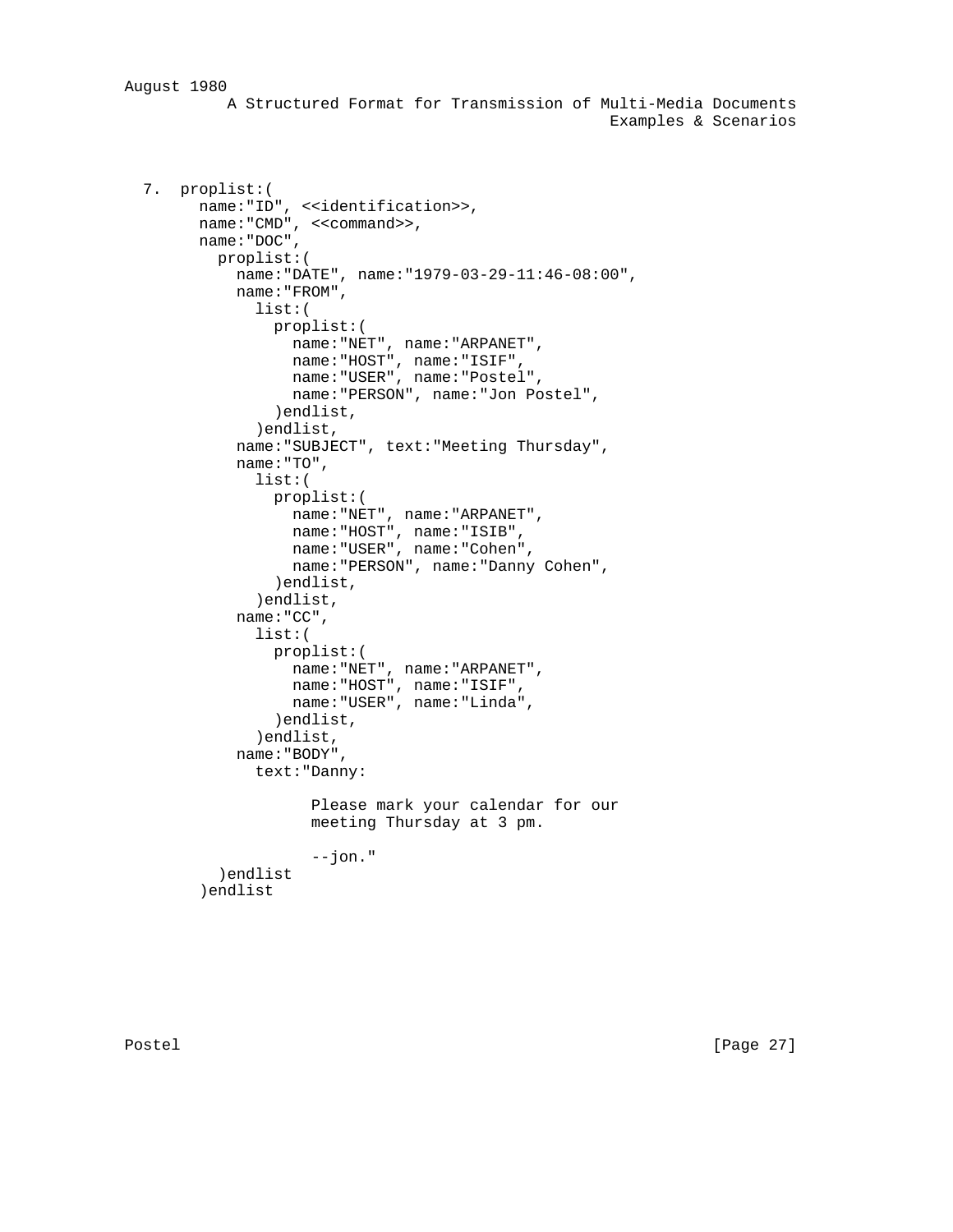```
A Structured Format for Transmission of Multi-Media Documents
Examples & Scenarios
```

```
Example 2: Multimedia Example
       proplist:(
        name: "ID", <<identification>>,
        name: "CMD", << command>>,
         name:"DOC",
           proplist:(
             name:"DATE", name:"1980-08-06-11:46-08:00",
             name:"FROM",
                list:(
                  proplist:(
                    name:"NET", name:"ARPANET",
                    name:"HOST", name:"ISIF",
                    name:"USER", name:"Postel",
                   name:"PERSON", name:"Jon Postel",
                  )endlist,
                )endlist,
             name:"SUBJECT", text:"Multimedia Test Message",
             name:"TO",
                list:(
                  proplist:(
                   name:"GROUP", name:"Multimedia Experiment List",
                  )endlist,
                )endlist,
             name:"CC",
                list:(
                  proplist:(
                    name:"NET", name:"ARPANET",
                    name:"HOST", name:"ISIF",
                   name:"USER", name:"Linda",
                  )endlist,
                )endlist,
             name:"BODY",
                proplist:(
                  name:"SEQUENTIAL",
                    proplist:(
                      name:"TEXT",
                        proplist:(
                          name:"PROTOCOL", name:"PARAGRAPH",
                          name:"VERSION", index:"1",
                          name:"DATA",
                            list:(
                               text:"This is a test of multimedia mail."
                              text:"I hope you like it."
                             )endlist
                        )endlist
```
[Page 28] Postel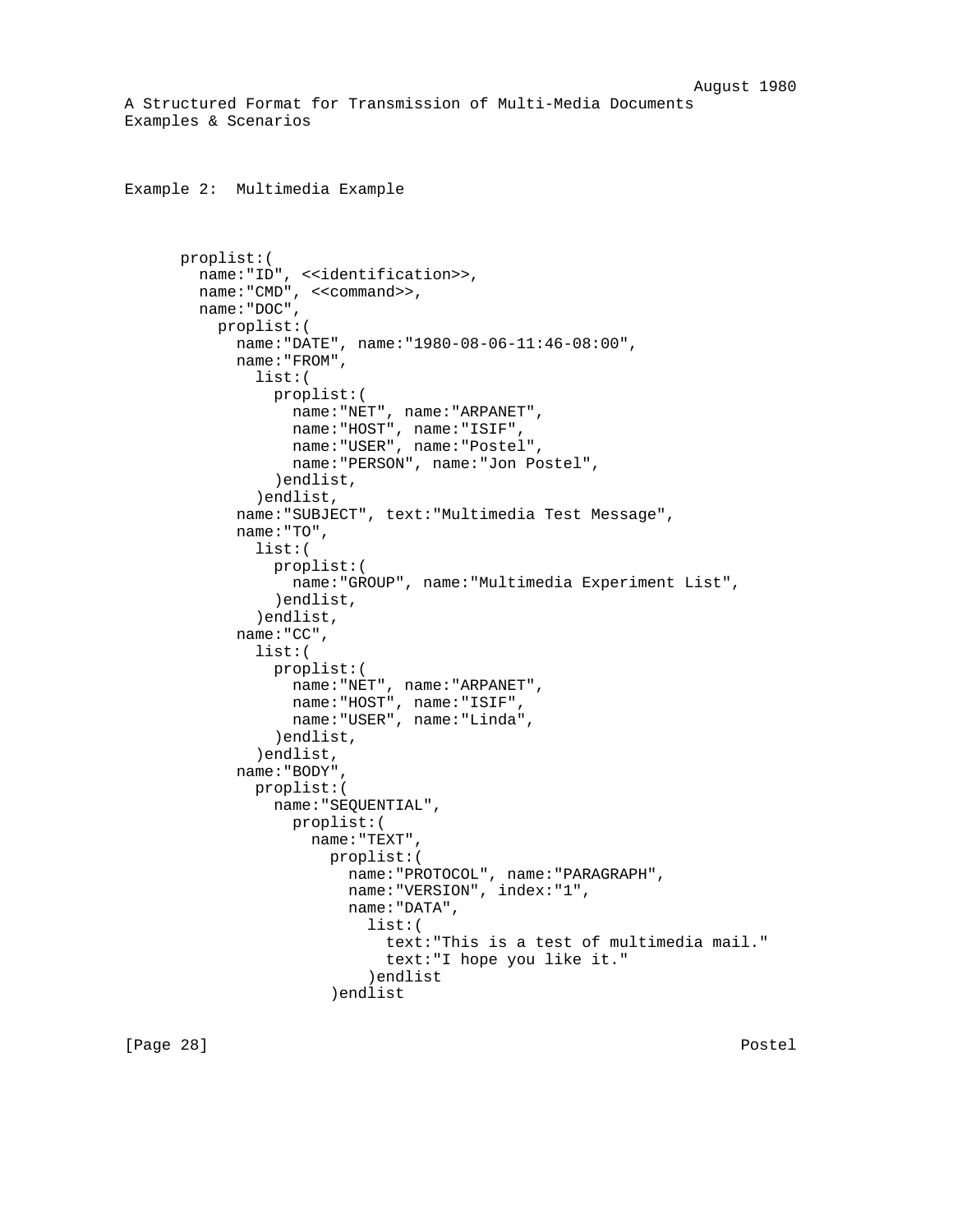August 1980 A Structured Format for Transmission of Multi-Media Documents Examples & Scenarios

```
 name:"SIMULTANEOUS",
              proplist:(
                name:"VOICE",
                   proplist:(
                     name:"VOCODER", name:<vocoder>,
                     name:"PROTOCOL", name:"NVP",
                    name:"VERSION", index:"1",
                    name:"DATA",
                       list:(
                         bitstr:<parcel>
                         bitstr:<parcel>
                       )endlist
                   )endlist
                name:"GRAPHICS",
                   proplist:(
                    name:"DEVICE", name:<device>,
                     name:"PROTOCOL", name:<protocol>,
                    name:"VERSION", index:<version>,
                    name:"DATA",<data>
                       )endlist
                   )endlist
              )endlist
        name:"SEQUENTIAL",
          proplist:(
            name:"TEXT,
              proplist:(
                name:"PROTOCOL", name:"PARAGRAPH",
                name:"VERSION", index:"1",
                name:"DATA",
                   list:(
                     text:"That was supposed to be some voice
                           and graphics in parallel."
                     text:"--jon."
                   )endlist
              )endlist
          )endlist
        )endlist
      )endlist
 )endlist
```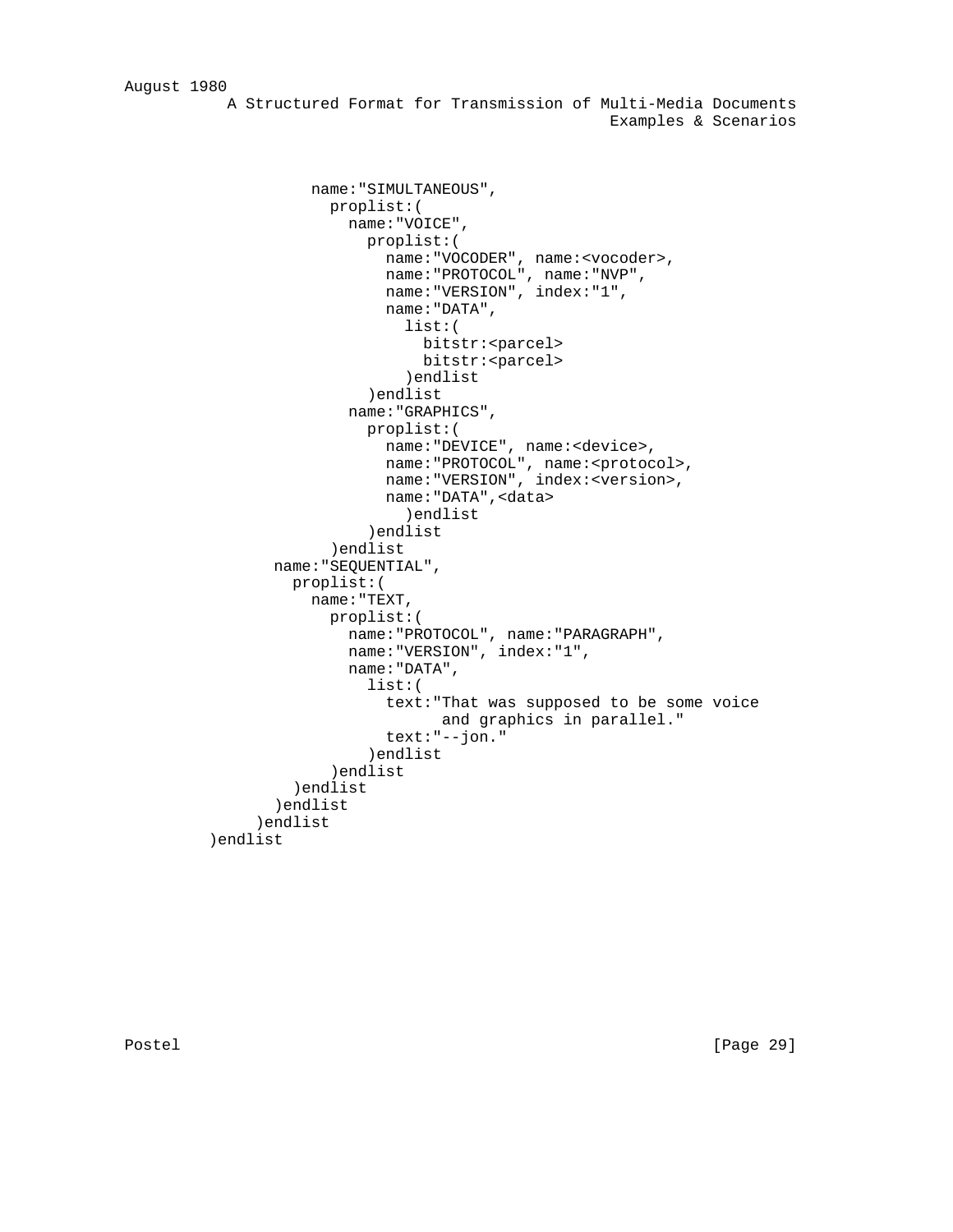[Page 30] Postel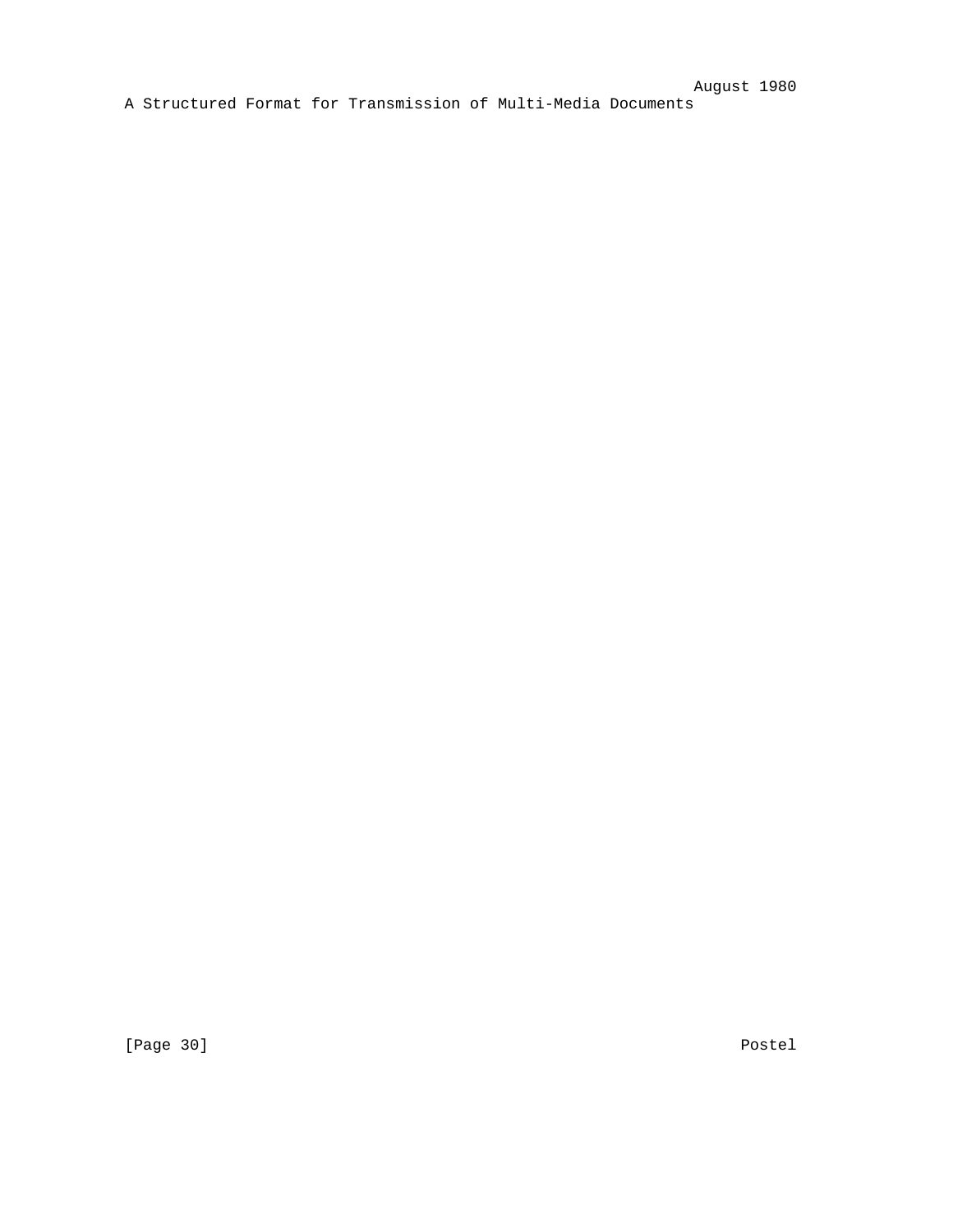## REFERENCES

- [1] Postel, J., "Internet Message Protocol," RFC 759, 113, USC/Information Sciences Institute, August 1980.
- [2] Bhushan, A., K. Pogran, R. Tomlinson, and J. White, "Standardizing Network Mail Headers," RFC 561, NIC 18516, September 1973.
- [3] Myer, T., and D. Henderson, "Message Transmission Protocol," RFC 680, NIC 32116, 30 April 1975.
- [4] Crocker, D., J. Vittal, K. Pogran, and D. Henderson, "Standard for the Format of ARPA Network Text Messages," RFC 733, NIC 41952, 21 November 1977.
- [5] Barber, D., and J. Laws, "A Basic Mail Scheme for EIN," INWG 192, February 1979.
- [6] Braaten, O., "Introduction to a Mail Protocol," Norwegian Computing Center, INWG 180, August 1978.
- [7] Crocker, D., E. Szurkowski, and D. Farber, "An Internetwork Memo Distribution Capability - MMDF," Sixth Data Communications Symposium, ACM/IEEE, November 1979.
- [8] Haverty, J., D. Henderson, and D. Oestreicher, "Proposed Specification of an Inter-site Message Protocol," 8 July 1975.
- [9] Thomas, R., "Providing Mail Services for NSW Users," BBN NSW Working Note 24, Bolt Beranek and Newman, October 1978.
- [10] White, J., "A Proposed Mail Protocol," RFC 524, NIC 17140, SRI International, 13 June 1973.
- [11] White, J., "Description of a Multi-Host Journal," NIC 23144, SRI International, 30 May 1974.
- [12] White, J., "Journal Subscription Service," NIC 23143, SRI International, 28 May 1974.
- [13] Levin, R., and M. Schroeder, "Transport of Electronic Messages Through a Network," Teleinformatics 79, Boutmy & Danthine (eds.) North Holland Publishing Co., 1979.
- [14] Earnest, L., and J. McCarthy, "DIALNET: A Computer Communications Study," Computer Science Department, Stanford University, August 1978.

Postel [Page 31]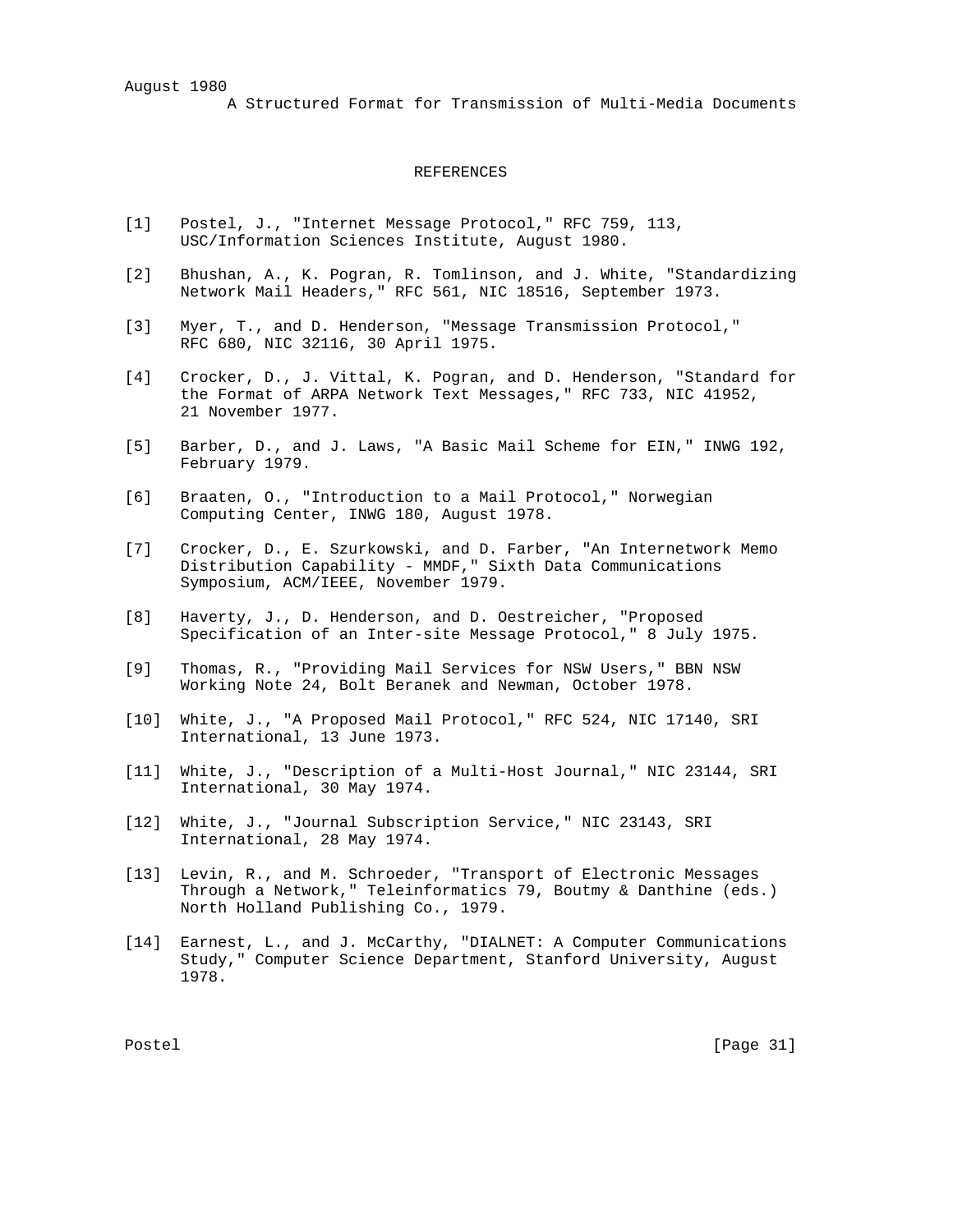- [15] Crispin M., "DIALNET: A Telephone Network Data Communications Protocol," DECUS Proceedings, Fall 1979.
- [16] Caulkins, D., "The Personal Computer Network (PCNET) Project: A Status Report," Dr. Dobbs Journal of Computer Calisthenics and Orthodontia, v.5, n.6, June 1980.
- [17] Postel, J., "NSW Transaction Protocol (NSWTP)," USC/Information Sciences Institute, IEN 38, May 1978.
- [18] Haverty, J., "MSDTP -- Message Services Data Transmission Protocol," RFC 713, NIC 34739, April 1976.
- [19] ISO-2014, "Writing of calendar dates in all-numeric form," Recommendation 2014, International Organization for Standardization, 1975.
- [20] ISO-3307, "Information Interchange -- Representations of time of the day," Recommendation 3307, International Organization for Standardization, 1975.
- [21] ISO-4031, "Information Interchange -- Representation of local time differentials," Recommendation 4031, International Organization for Standardization, 1978.
- [22] Postel, J., "DOD Standard Internet Protocol," USC/Information Sciences Institute, IEN 128, NTIS number AD A079730, January 1980.
- [23] CCITT-X.121, "International Numbering Plan for Public Data Networks," Recommendation X.121, CCITT, Geneva, 1978.
- [24] Cohen, D., "Specifications for the Network Voice Protocol (NVP)," NIC 42444, RFC 741, NSC 68, RR-75-39, USC/Information Sciences Institute, January 1976.
- [25] CCITT-T.30, "Procedures for Document Facsimile Transmission in the General Switched Telephone Network," Recommendation T.30, Orange Book, V. 7, The International Telephone and Telegraph Consulative Committee, International Telecommunication Union, Geneva, 1977.
- [26] Treadwell, S., "FAX File Format," ARPANET Message, 14 November 1979.
- [27] Sproull, R., and E. Thomas, "A Network Graphics Protocol," NIC 24308, Xerox Palo Alto Research Center, August 1974.

[Page 32] Postel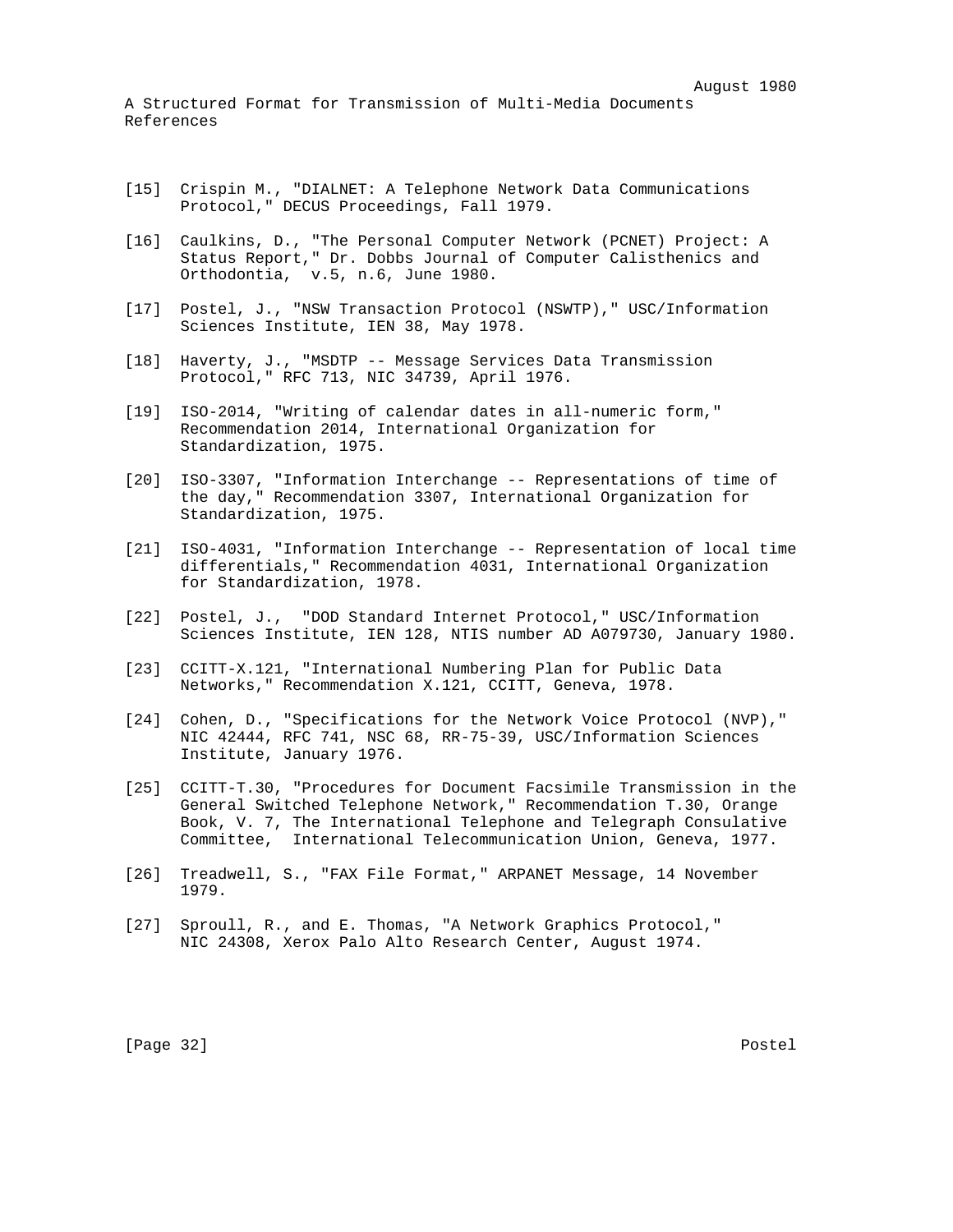- [28] Bisbey, R., and D. Hollingworth, "A Distributable, Display-Device-Independent Vector Graphics System for Command and Control," RR-80-87, USC/Information Sciences Institute, July 1980.
- [29] Bisbey, R., D. Hollingworth, and B. Britt, "Graphics Language," TM-80-18, USC/Information Sciences Institute, July 1980.
- [30] Graphics Standard Planning Committee, "Core System," Computer Graphics, V. 13, N. 3, SIGGRAPH, ACM, August 1979.